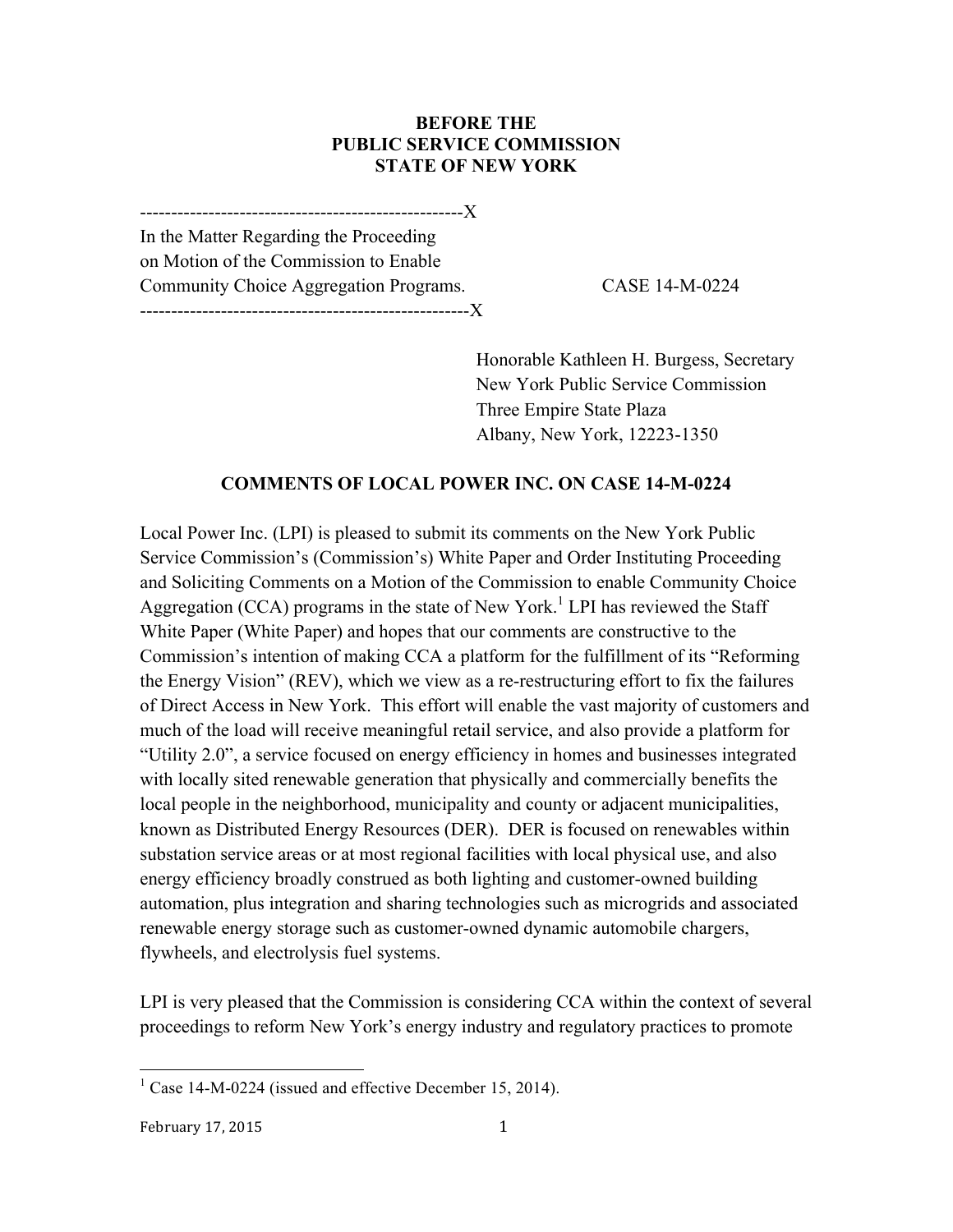"deeper penetration of renewable energy resources such as wind and solar and wider deployment of distributed energy resources (DER)" and to "increase participation of and benefits for residential and small commercial customers in those markets, most notably the Commission's REV and Retail Markets proceeding, $<sup>2</sup>$  in which LPI is also</sup> participating, and to which these comments are intended as an informational supplement.

While LPI staff has appeared twice in person at the Commission's headquarters to brief both staff and Chair Zibelman in the past six months, this document constitutes our first written comments to be submitted to the Public Services Commission as a whole, thus we feel that a brief introduction of our experience and qualifications regarding CCA is appropriate.

In New York State, LPI was engaged by Hudson Valley-based Citizens for Local Power (CLP) in 2013, drafting CCA legislation that was sponsored by Assemblymember Kevin Cahill. LPI's legislation, which Assemblymember Cahill filed in February, 2014, "(a)uthorizes certain municipalities to participate in a community-wide energy aggregation program where they can request bids, select an energy service provider, install energy efficiency measures and develop local renewable energy facilities to provide electric and/or gas supply services, including gas efficiency and renewable heating technologies to participating customers."<sup>3</sup> LPI has worked with CLP to engage the communities and local government officials of the Hudson Valley during the past year in addition to meeting with PSC chair Zibelman and staff working on the related REV and CCA proceedings.

LPI staff drafted the nation's first CCA legislation and law in Massachusetts in 1995<sup>4</sup> and has worked exclusively on CCA for twenty years. Local Power was formed as a grantfunded project in  $1995<sup>5</sup>$  and incorporated in California in 2007 specifically for the

 $2^2$  Case 14-M-0101 (issued April 25, 2014).

 $3$  See A08883/S07087 (filed February 27, 2014) Bill Summary, page 1. LPI's New York State CCA bill is numbered A08883, sponsored by Assemblymember Kevin Cahill and co-sponsored by Senator Sweeney as S07087 in the Senate. Other bill co-sponsors are Barrett, Skartados, Crespo, Moya, and Lupardo. This legislation would enshrine the "CCA 2.0" approach to CCA policy rules and procedures outlined in these comments, including detailed provisions on CCA access to utility data. <sup>4</sup> Senate 447, 1995 (Montigny) and Chapter 164 of 1997.

<sup>&</sup>lt;sup>5</sup> After leaving the Massachusetts Senate, LPI staff formed Local Power as a small business. American Local Power Project, its first project, was a public official education campaign, creating a national clearinghouse newsletter, web site and public education campaign that led to CCA laws in Massachusetts, Ohio and New Jersey. LPI staff wrote a newsletter, American Local Power News, which was printed and mailed to 2000 local municipal officials in California, Ohio, New Jersey, Massachusetts and several other target states considering electric industry restructuring following the adoption of California's "landmark" electric restructuring law, which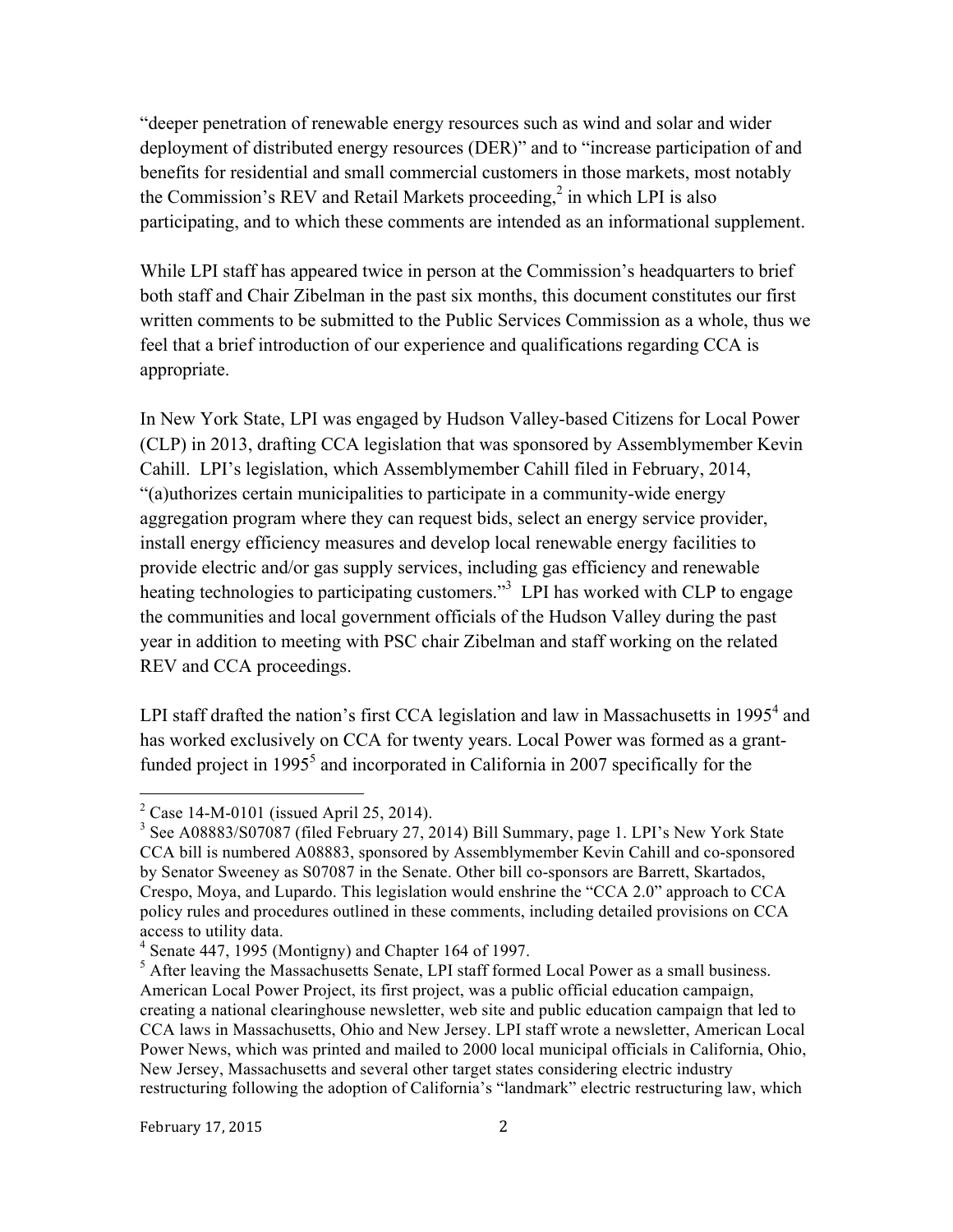purpose of helping CCAs to form and implement a new business model that we like to call "CCA 2.0." Decades ago, LPI helped draft what could be called the older CCA 1.0 legislation in Ohio and New Jersey in the late  $1990^{\circ}$ s<sup>6</sup> and finally drafted "next" generation" CCA legislation – or "2.0" - for the state of California that was adopted in  $2002$ ,<sup>7</sup> which was focused on enabling a longer-term and more integrated form of power procurement with greater and earlier access to end user utility data, control of energy efficiency funds, ability to implement on-bill financing and other policy components to support a shift of focus away from merely "two dimensional" power procurement discounts and RPS acceleration, and towards program goals to which REV is perfectly aligned, specifically DER deployment, renewables and efficiency finance, and energy as a service. LPI participated actively in the California Public Utilities Commissions CCA proceeding and was the most highly compensated intervenor for contributions to the two major CPUC decisions on CCA in 2004 and 2005. $8$  LPI was actively involved throughout the CCA formations in Marin, Sonoma and San Francisco, being engaged as consultants for program design by Sonoma  $(2006-11)^9$  and San Francisco  $(2009-13)$ ,<sup>10</sup> and bidding unsuccessfully in Marin's Full Requirements RFP for retail electricity, transmission scheduling and local renewables build-out and energy efficiency programs implementation (2009).

LPI also participated actively in the political defense of CCA against hostile and anticompetitive actions by Investor Owned Utilities (IOU), particularly Pacific Gas & Electric (PG&E). With CPUC regulations completed in 2005, negative lobbying and campaigning by IOUs delayed the implementation of a CCA until 2009. In 2009-10 LPI formed and led the "No on Proposition 16" campaign with The Utility Reform Network, against a state-wide ballot initiative to materially eliminate CCA as an option for California municipalities. Prop. 16 was drafted and solely backed by PG&E, which was defeated, and political opposition ceased in 2012 when CEO Peter Darbee was retired after spending cumulatively over one hundred million dollars opposing CCA. Since, PG&E has scaled back resistance, but continues a strategy of cost shifting and regulatory

 $\overline{a}$ 

excluded CCA despite lobbying efforts. California reconsidered and adopted LPI's CCA law in 2002.

 $6$  New Jersey's was approved in 2003 after a surprise last-minute killed CCA opt-out language when the original NJ legislation was approved during the efforts of Ratepayer Adcvocate Blossom Peretz, who championed opt-out and was cut out of the circle when legislators secretly deleted key opt-out language that is necessary for CCA to exist compared to conventional deregulation products based upon individual customer choice as opposed to community-wide choice through CCA.

 $<sup>7</sup>$  Assembly Bill 117 (Migden); Chapter 838, 2002.</sup>

<sup>&</sup>lt;sup>8</sup> CPUC CCA Rulemaking R-03-10-003, Phase I and II Decisions (2004, 2005).

<sup>&</sup>lt;sup>9</sup> LPI document post at  $\frac{http://localhost.com/SonomaCleanPower.html}{http://localhost.com/CleanPower Sr.html}$ .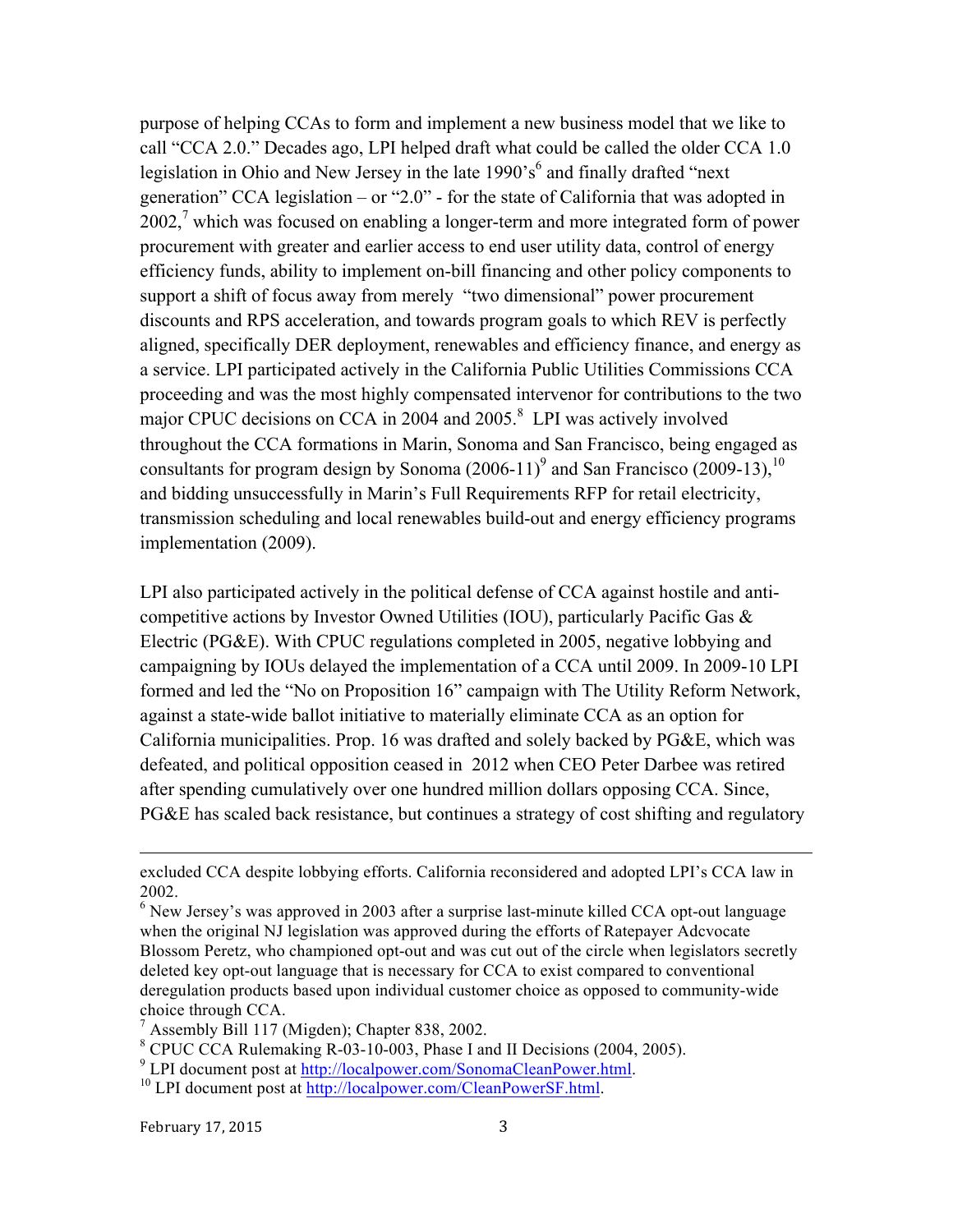exceptions to protect them financially from competition, primarily CCA. This IOU strategy has led to increased rates for smaller users and a less conservation focused incentive system within which large users are charged less – a strategy of dividing the market and leaving small, less attractive, customer classes to the competitive market. As we will elaborate below, this is the obverse of the redlining proposed by the initial Retail Wheeling bills that started electric industry restructuring in the early 1990s.

Finally, LPI staff members have intervened and testified as expert witnesses in several CPUC proceedings impacting CCA, such as California's investor-owned utilities' power procurement (2005), energy efficiency funds administration (2006), and finally at Pacific Gas & Electric's most recent General Rate Case (2012) proceeding. Thus, LPI is very familiar with the manner in which market design across multiple regulatory proceedings can impact the technical and economic feasibility not just of CCA, but of CCA 2.0.

#### **I. SUMMARY**

While LPI developed CCA as a tool for DER beginning in 2000, most of the original CCA laws were written in the mid-1990's when the focus of most legislative bodies was not DER development, but retail energy choice. CCA was originally put forward as a competitive market structure or platform – a form of retail choice - on which to develop DER and reduce greenhouse gas reductions, but its strongest selling points to that time was to provide a better basis for both greener power and cheaper power for the majority of energy users, and a majority of the energy demand. Early CCA laws, regulations and thinking continue to dominate the CCA discussion in Illinois and Ohio and even New Jersey, with most CCAs remaining focused on obtaining short-term discounts for their customers. Another prejudice of deregulation during the 1990s was the idea that market segmentation was a good idea. Early forms of restructuring were called "retail wheeling" and often involved only commercial and industrial customers having the option to opt-out of the utility service and receive power from other providers wheeled across the distribution grid under state approved tariffs. These were rejected as a form of cherrypicking, leaving the vast majority of business and residential customers under an old cost of service plus rate of return monopoly, while allowing a white flight of the largest, richest, most successful companies to negotiate for cheaper, new power plants owned by the likes of Enron.

A key market design criterion to justify competition is whether it includes the majority of customers . If it does not, the market design is flawed and not justifiable under basic regulatory maxims under the traditional regulatory compact. Community Choice Aggregation was adopted ultimately because it is the only market design that delivers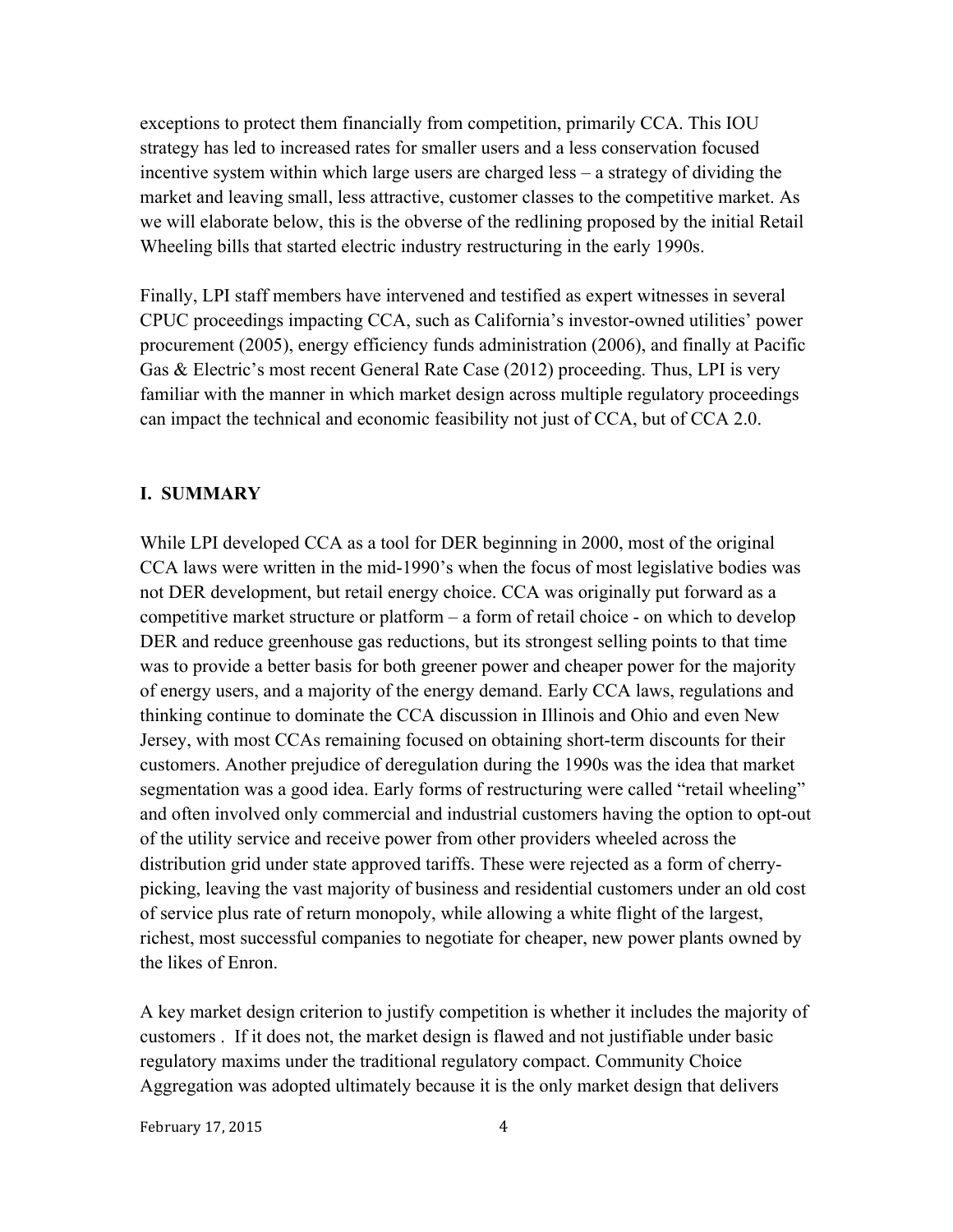retail choice to all, including the poorest customers and the richest. The main power of CCA is to effectuate the opposite of market segmentation of redlining, and the bottomfeeder logic of deregulated energy companies that focus on high value customers, focusing public and ratepayer resources on the fewest and richest among residents and businesses. Massachusetts originated CCA as noted above.<sup>11</sup> The initial motivation and support for CCA in Massachusetts was an appreciation of how uniquely appropriate a market structure CCA is to DER. Categorically, CCA is aligned to systemic demand reduction through localization, real-time and onsite operation to aggregate operational and financial integration. Being procurement managers and not power suppliers, CCAs are uniquely poised to implement multiple parallel technology build-outs in a conventional and dense formation crossing between public and private infrastructure (such as microgrids). This describes precisely the process and nature of DER build-out at significant penetration levels. One should not think of it as simple DER technology randomly sited and operated in separately run, discrete operational schedules, but as multiple facilities under diverse ownership, but with automated operation designed for maximum avoided wholesale power and distribution cost value, and with Demand Response capabilities administered in real time with short term procurement and scheduling decisions as well as distribution planning. In order to have high penetration the market design must create dynamic market forces, not compromise to balance existing market forces.

New York's Energy Services Companies (ESCOs), which currently serve the Direct Access Market in New York, should be requested to adapt business models to the new environment, and be encouraged and educated to develop DER capabilities or form business consortia with other companies to come up with bundled DER retail energy products. If ESCOs are left behind by Commission CCA rules, they will merely regard CCA as new competition. Based on experience with the ESCOs the Commission should also approach DER companies to encourage them to form or enter into an alliance with an ESCO to create such a project. DER companies are as a rule more innovative and technology-focused than energy companies which are operated on a banking model, so DER companies represent not merely additional competitive suppliers to serve CCA 2.0 communities, but are arguably more prepared intellectually for the REV agenda. The middleman role played by ESCOs requires only capital to exist, which many DER

<sup>&</sup>lt;sup>11</sup> Senate 447 (Montigny D-New Bedford, written by LPI staff prior to formation of Local Power, 1993-4, filed 1995) was the original form of CCA legislation, reflected in Chapter 164 of 1997. California's was adopted in 2002, with development on DER starting there with the introduction of a "meet or beat" rate paradigm with bidding focused on portfolio transformation schedule under RPS and MW capacity build-out requirements – Ordinance 447-07, 2004 using voterapproved Charter Amendment drafted by LPI staff 2001 – Charter Section 9.107.8, 2001, or "H Bonds").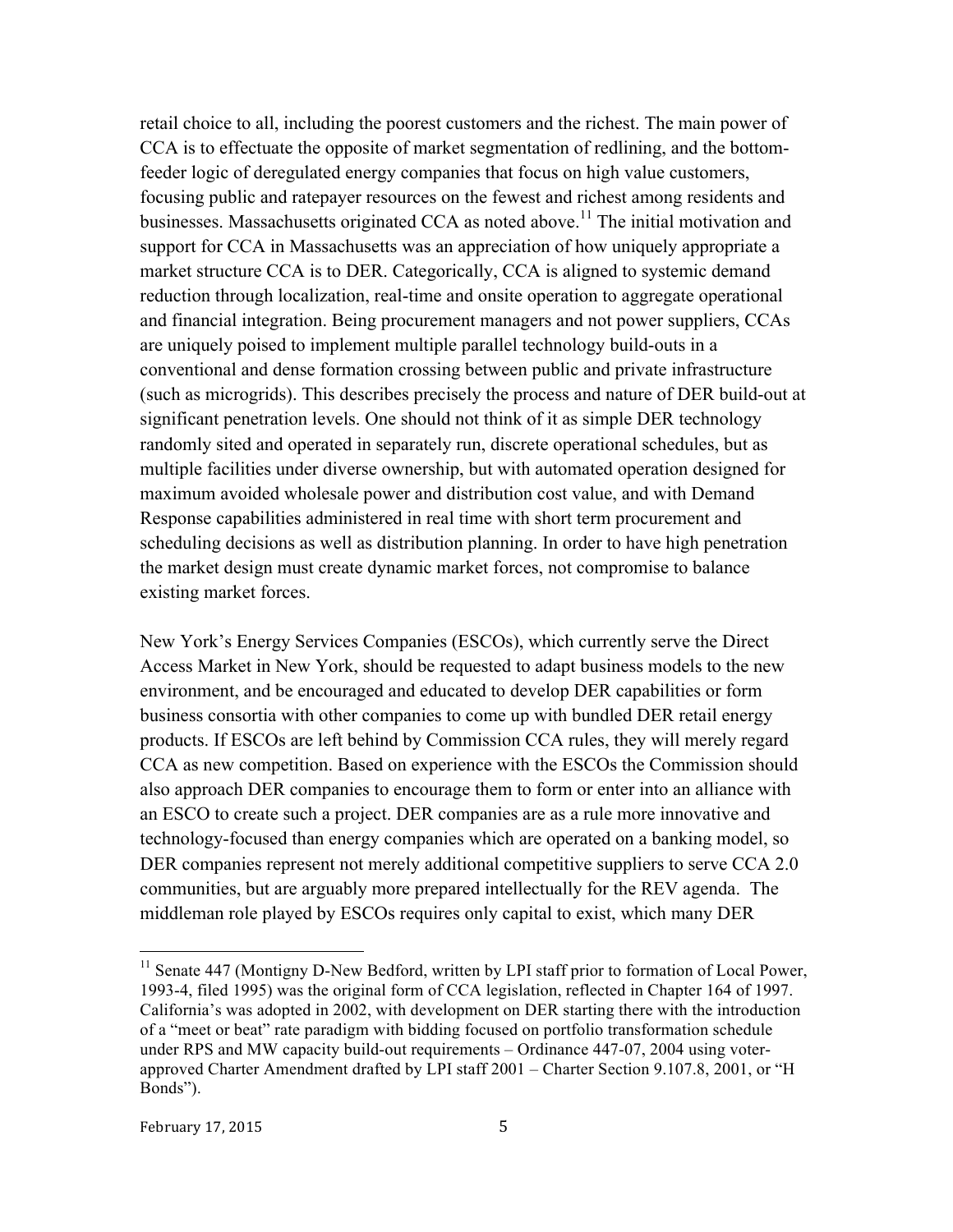companies now have, however the complexity of trading power is insignificant compared to the complexity of building and operating diverse onsite energy technologies in parallel. It should be thought of as a new kind of wireless power operator, appropriate because of the community-based location-specific orientation of a CCA as a legal public structure. The art of achieving CCA 2.0 concerns setting up a system so that cities with limited extra money to spend on consultants preparing complex programs can go to one or two government-sanctioned "market neutral" agencies to gather utility data. In this way, CCAs can receive adequate data in order to make the basic governance and policy decisions needed to go to market to request for proposals for power supply from an ESCO and a series of solicitations to DER developers and operators.

Above is a description of the work that Local Power Inc. has prepared in order to design a multi-year build-out and power substitution plan to ensure that forecasted power costs are supportable by the revenues being collected on remaining electric bills. Planning this 5- 10 year transition to a significantly and materially local DER-based energy supply is needed so that the right amount of remaining grid power is anticipated years into the future, and the net bill impacts of varying wholesale costs and reduced demand is optimized to continue to meet or beat the prevailing utility and/or ESCO rates and bills. While LPI performs this modeling for CCAs, at the cost of hundreds of thousands of dollars, we recognize that this data would better be maintained and updated monthly by a state entity that has open channels and connections (in California, MDMA) with utility distribution and energy market data – and potentially at cost savings to municipalities. This is outlined below.

The energy cost model must show revenues by rate class so that site specific technologies locally applied can be predicted to offset the appropriate amount of revenue, and allocations of value to customers that choose financed DER products be credited and billed appropriately for their rate class. Thus, LPI recommends that NYSERDA, PSC or another established state-sanctioned agency prepare energy cost models for each IOU in New York State and keep it accurate in a database form in a manner made available to CCAs so that they can run DER build-out models through the energy cost model. Secondly, the accelerated development of DER depends upon the ability to tailor products and use the ratesetting and control of CCAs over rate design to offer siteappropriate, aggregate load-optimized products to ratepayers. Ideally, these functions would be fulfilled by one ESCO with multiple capabilities. While some ESCOs have limited DER development experience, CCA has inspired some CCA suppliers to partner with DER developers or pilot projects for some particular DER technology like photovoltaics.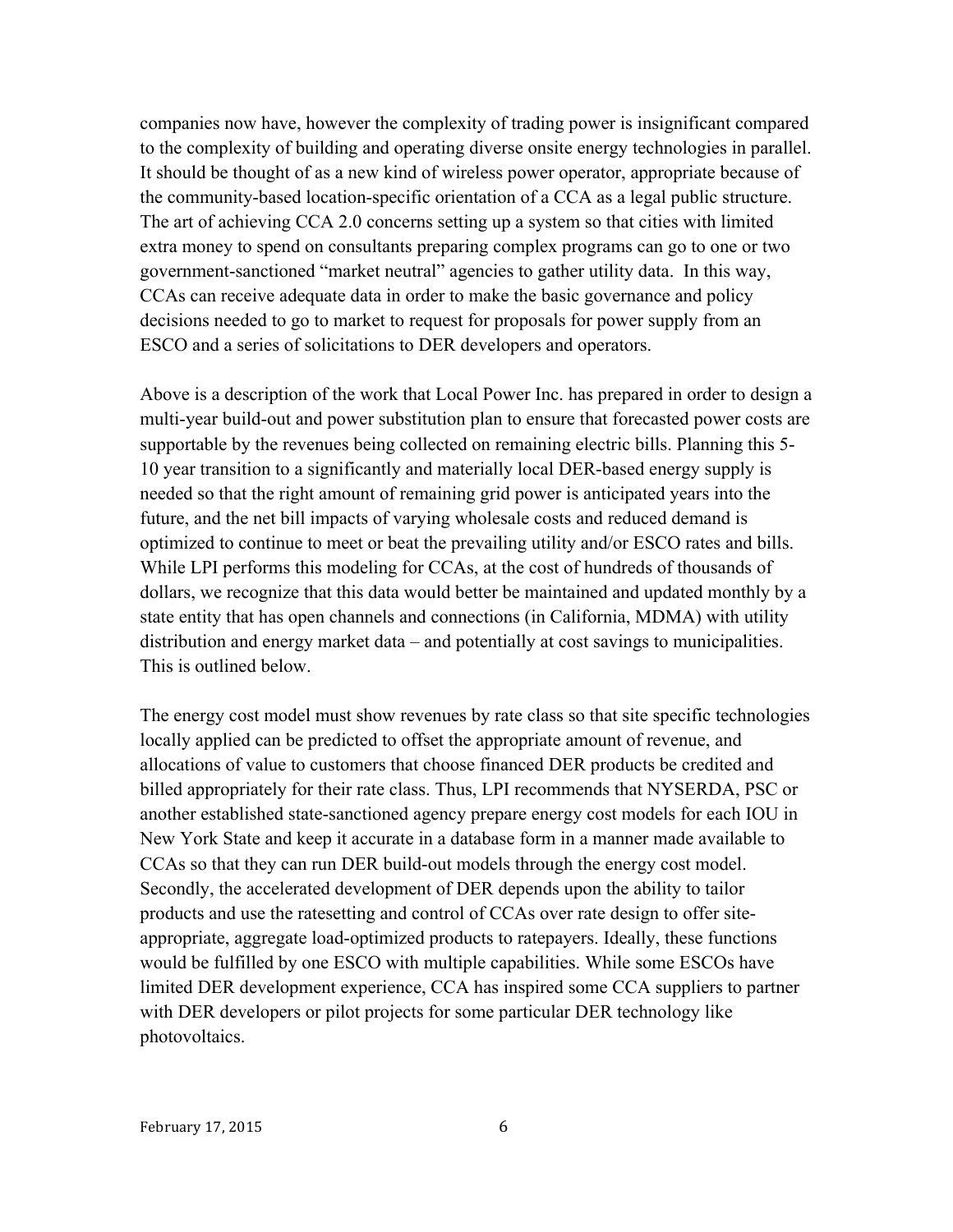CCA is above all a new platform for what was once called Integrated Resource Planning (IRP), when it was a regulation of utility procurement with emphasis on demand reduction. However, CCA faces a marketplace that has pursued the opposite direction, of dis-integration of procurement into products and niches. Renewables are state mandated, energy efficiency a subsidy, in many markets – a result of decades of "location neutrality"—delocalization of transmission cost allocations to statewide customers irrespective of who is served. Deregulation and liberalization have lowered the bar by reducing all democratic power over the industry, harming the economics of local business relative to imported resources. Reversing this trend is as important to the idea of resilience as blackout protection or backup systems. Local ownership, local businesses providing services versus large distant corporations, and local labor rather than commuters, are essential to true energy security and the sustainability of local economies under an increasingly uncertain global marketplace. The following sections provide detailed content by subject.

### **Market Design: Align Interests to REV Proceeding Outcome, Assign Appropriate, Real World Roles to Appropriate Parties <sup>12</sup>**

The Commission should establish a truly, completely neutral DSP. There is a basic logic to having the utilities be the Distribution Service Provider (DSP). The core of the state's strategy is to create an appropriate role for the monopoly distribution owners. Therefore, it is a distribution enhancement or upgrade to build a new layer into the system which is not owned by the utility, but can reduce its costs, delays and rates by selecting sites that do not increase a distribution system upgrade schedule, while ultimately selecting sites for their onsite economic and carbon benefits and by reduced system-level wholesale power procurement costs. This allows the DSP to provide maximum DER benefits to the distribution system operator, but focus DER development on sites which provide both the distribution benefit *and* the larger benefit of displaced wholesale power procurement. No DER site selection should ever be allowed by the distribution grid owner - T&D Demand Response benefits limited and reflect only a small portion of the benefits of DER. T&D benefits are 5-10% cost factors in delivered power, wholesale offsets create most cost effectively and achieve scaled pollution reduction benefits.

DER economics depend more upon energy wholesaler trader in charge in real time short environments. Integration should be based on real-time power markets first and distribution systems second.

<sup>&</sup>lt;sup>12</sup> As the CCA proceeding order instituting rulemaking defined CCA as part of and in relation to the REV proceeding, LPI is commenting on points of REV that directly impact CCA and vice versa, so there is some crossover here reflecting the Commissions final question 18 on page 21 of the white paper.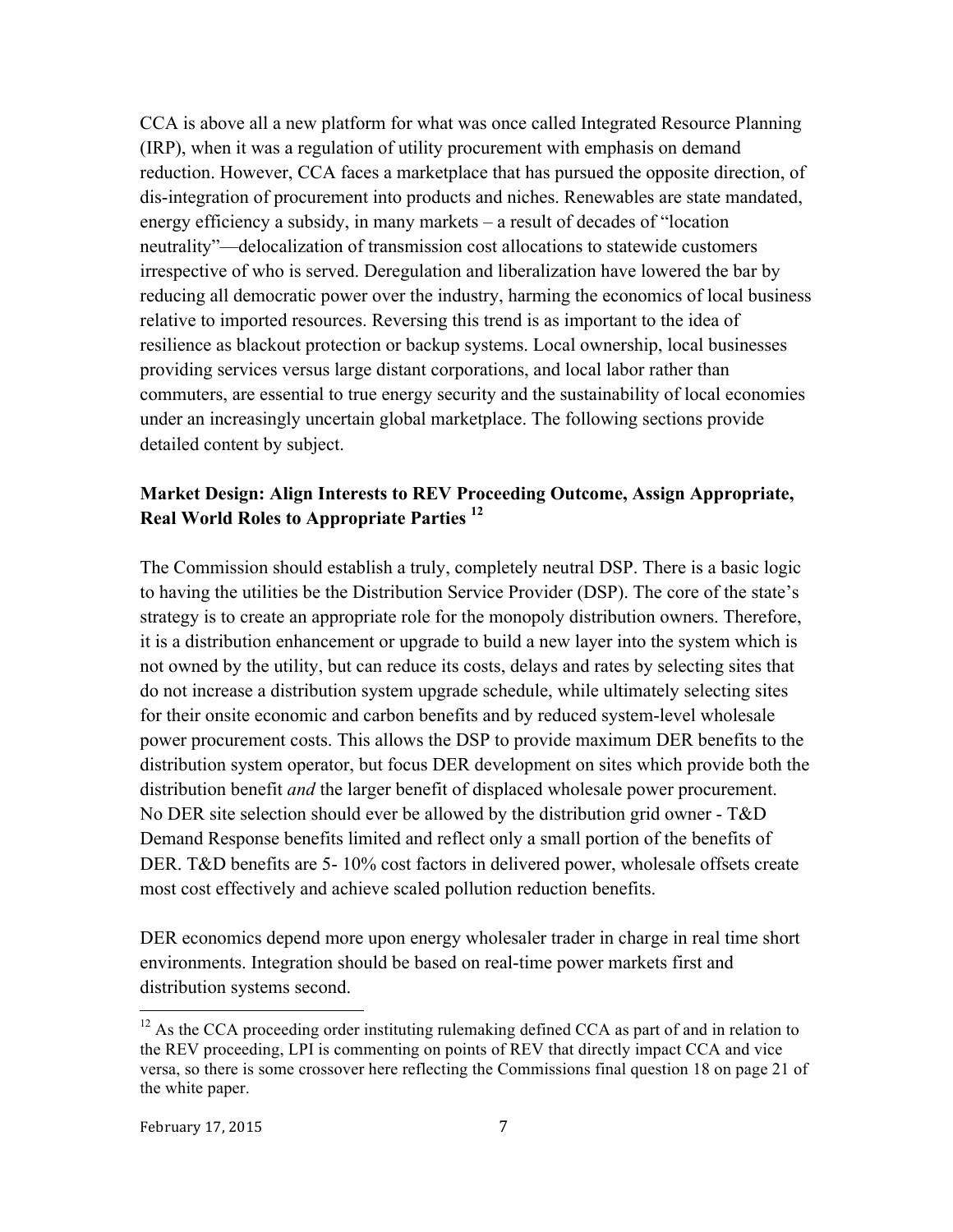The power procurement manager should select, develop and operate sites, not the distribution utility. The best, lowest cost, meaning the highest economic potential for DER penetration in New York State, consists of a balance of T&D benefits based on a PSC tariff and actual real time power costs that are sold directly by a CCA to itself – localization, not merely Demand Response Tariff payments. It is critical that the PSC understand the core of economic feasibility rests not on T&D enhancement, but on onsite economic benefits and aggregate customer benefits from load reform that reduces the across the board cost of service to the peculiar load shape of any given CCA.

Customer uses should define the products, not utility uses to open the DER and ESCO market to the vast majority of customers, namely the small commercial and residential customers, those customers and not the utilities must ultimately receive physical service from those facilities, enjoy offset meter reductions for those customers, and ultimately be owned by those customers and ideally can, through a CCA using local developers and contractors, be designed, built, operated and maintained by local businesses and residents, too.

These are onsite power uses that include lower cost, more resilience, and customer share ownership benefits**.** DER site selection to reform aggregate load curves defines technology selection, such that all customers benefit from installed systems from a lower capacity charge factor, peak factor, fuel price factor-based costs and therefore both lower and more stable, predictable, and fixed rates years into the future rather than one month into the future, which defines New York State's current system.

Government, third party/wholesalers should be in placed in charge of site selection, design, building, operating, and maintaining DER. If utilitiy distribution system monopolies select sites or have administrative control over selection of winning contractors, there is a market power problem regarding DER developers or CCAs as "Competitors," a market design and deregulation theory failure that has had severe and negative impacts on the development of CCA and DER in California. Ultimately, that the DSP should not be in the DER business is no less true than the statement that the investor-owned utility needs unbundling and market neutrality relative to the availability of ESCO competitively priced supply for Direct Access to work. In the case of CCAs, the community-wide nature of the service is uniquely concerned with geographic localization and demand reduction and will be directly involved in development of DER in a manner that has optimal, multifarious benefits to the local cost of service, utility bills and maximum local DER development.

DER Operation should be under performance contract with procurement manager. Ideally the performance of DER must appear as a resource that is economically comparable to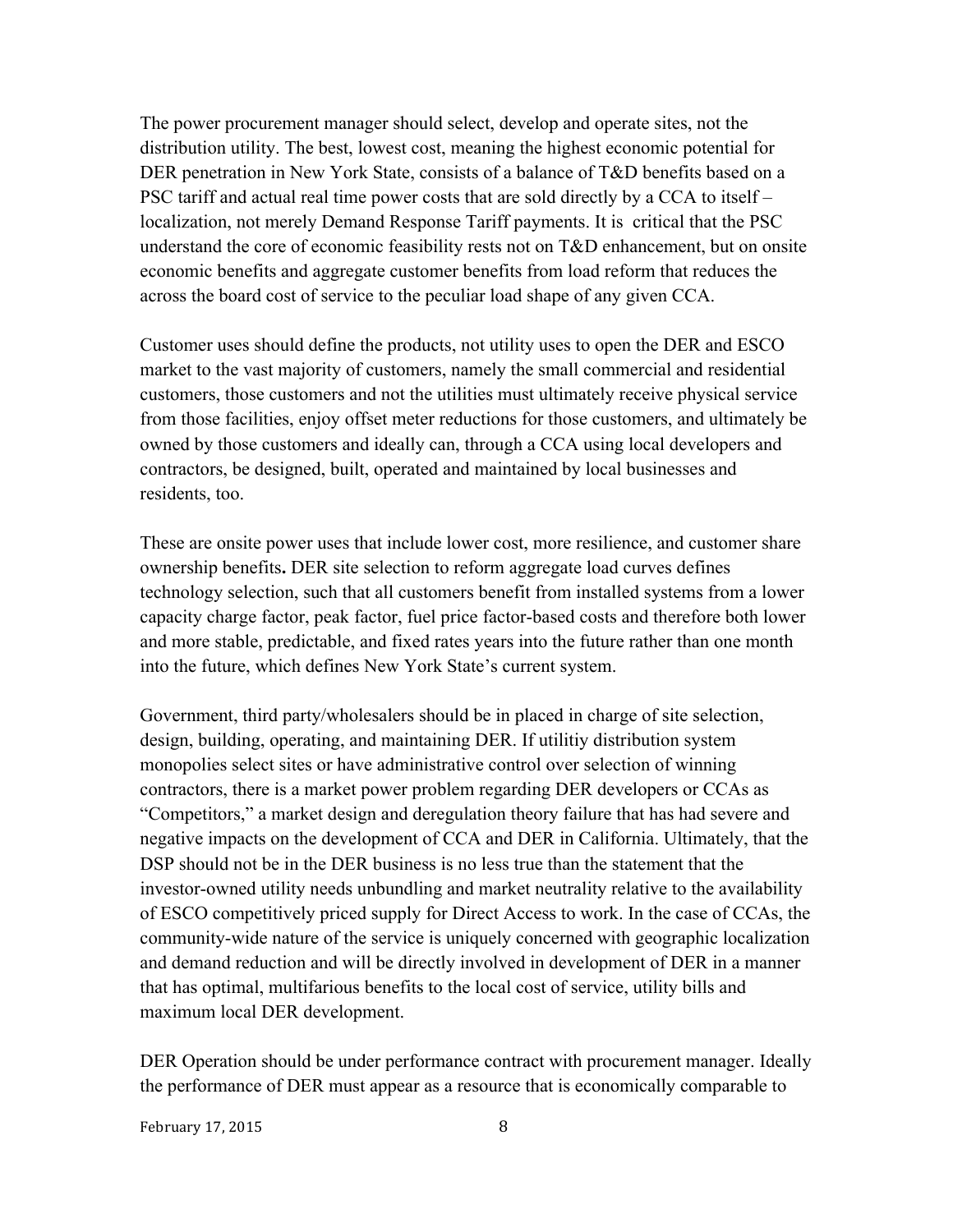and operationally dispatchable to reduce the need for competitively sourced power, such that the ESCO itself, or another contractor or staff chosen by the CCA, should plan, finance, select, design, build, operate, maintain and control performance of installed systems relative to planned wholesale procurement. This was the function of Integrated Resource Planning – that all the cost factors of a business model be internalized in the rates, which constitute the dominate price-point consumers use to evaluate energy products. The "utility of the future" will be created not through a new incentive to old companies, but new players whose business models are specifically focused on DER technology development.

In creating the cell phone industry, the key government support structure was not incentives to AT&T but the creation of new entities, the wireless operators, to acquire licenses and build out networks. Similarly, the Commission and state should view DER in the REV proceeding, not as technology that any party will develop, but one which will be built by dynamic new players. The Commission's major goal should be to align incumbents and provide a coherent commercialization platform upon which these new players may regard New York State's REV policy goals as a coherent marketplace. In recent years, major entities such as Google have entered the renewable energy business; presenting CCA on DER within regional contracts for power as indeed a uniquely revolutionary platform to make DER happen in an accelerated, parallel build-out rather than just another program layered onto the old system.

In our view, the optimal market design would have the utility DSP providing distribution system load pocket data and transacting DER and DR, and another state agency providing municipalities investigating CCA with (1) aggregate energy cost modeling based on utility tariffs and end-use meter data and (2) individual end use meter data presented in a GIS format.

#### **Market Design: CCA Integration**

Access to all data except names with addresses converted into coordinates. CCAs that create strategies around DER development have access to detailed end use meter data needed for individual site dynamic load considerations as well as aggregate load and system level volumetric data in order to create cost models for retail electricity service, create DER technology and condition selection criteria, and plan for parallel provision of power and build-out of DER resources.

Whereas in the initial states approving CCA were concerned only with wholesale power procurement and therefore required aggregate and customer class data only, CCAs with DER development at center stage of their policy goals require distributed data at the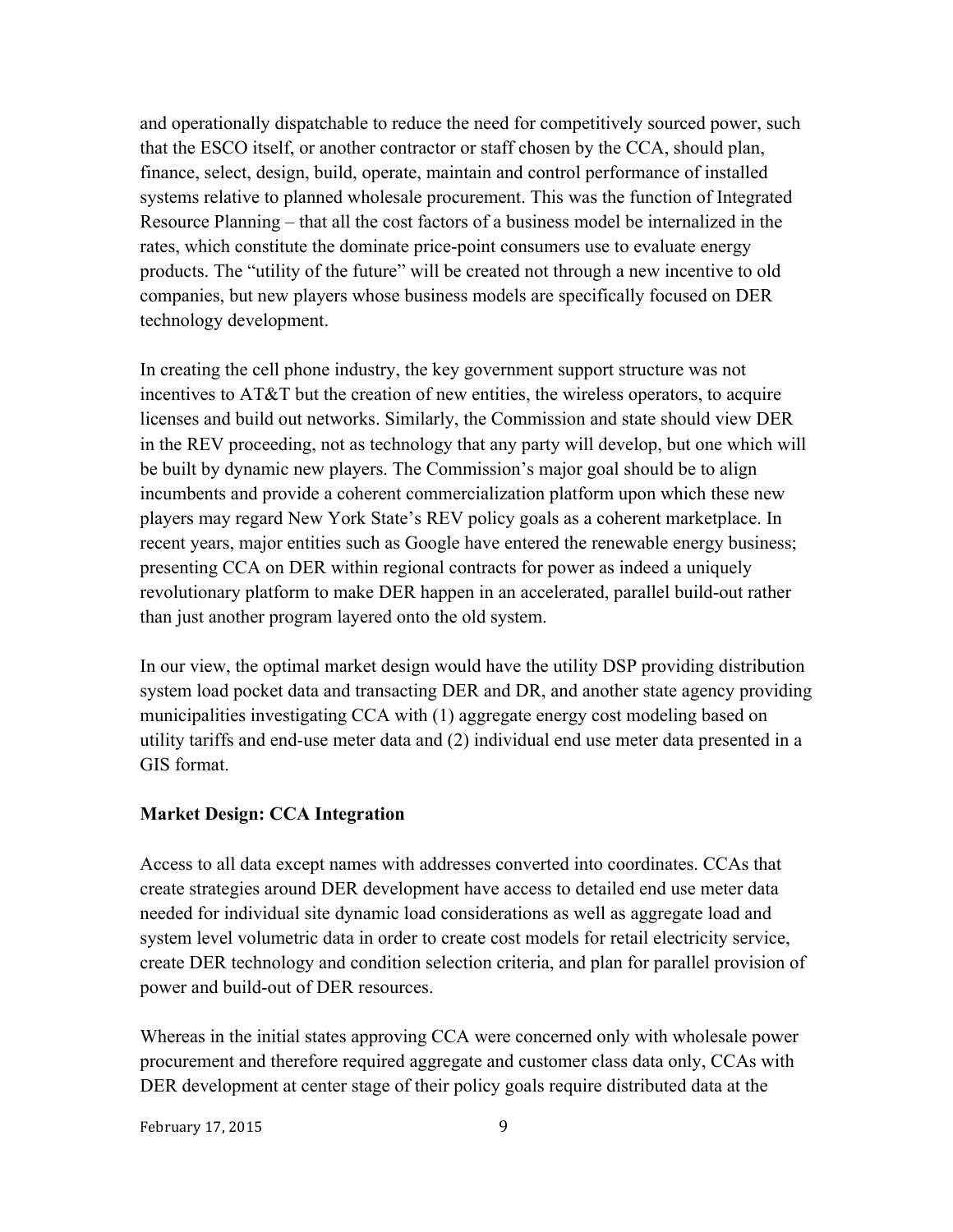individual end use customer meter data early on in the formation process. Because DER technologies are renewable and able to be sized to demand, the assessment and locally based specifications for economic and technical potential of DER technologies involves a reverse-engineered marketing process in which tailored products are offered rather than technology marketing.

Again, market design seeking to maximize economic feasibility of penetration must create the greatest value proposition to the end use customer hosting and physically using the power generated, as opposed to exported power on net metering tariffs, which are equally blind to locational energy use. DER development must find the delta, or economic "sweet spot" between onsite economic optimization and aggregate economic optimization in site selection, within which the T&D benefits in a Demand Response tariff are mixed in with wholesale power costs and aggregate load duration curve reform, volumetric surcharge costs and customer utility bill offsets for an optimal balance between passive customers who simply do not opt-out and opt-up customers who sign up for financed local DER product ownership and on-bill benefits.

In order to achieve CCA 2.0 and realize REV goals, Commission rules and procedures for CC should use the following basic structure:

- **Governanc**e Implementation Plan decisions should contain major program parameters.
- **CCA Control of Rates** No caps or requirements, no limits on exit fees outside existing state law
- **Enrollment** Full spectrum of customers should be included under the optout requirement.

# **II. STAFF WHITE PAPER COMMENTS**

The Commission staff's CCA White Paper appropriately underscores the prioritization of DER as a framework for CCA policy, and focuses on strengthening the market power of the vast majority of customers that fall under the categories of residents and small businesses.

The Commission staff correctly observes that CCA could extend the same benefits of electricity choice to aggregated small customers that it currently provides large commercial and industrial customers.<sup>13</sup> The Commission also recognizes the relationship between achieving scale and load stability:

<sup>&</sup>lt;sup>13</sup> Commission Staff White Paper, page 5.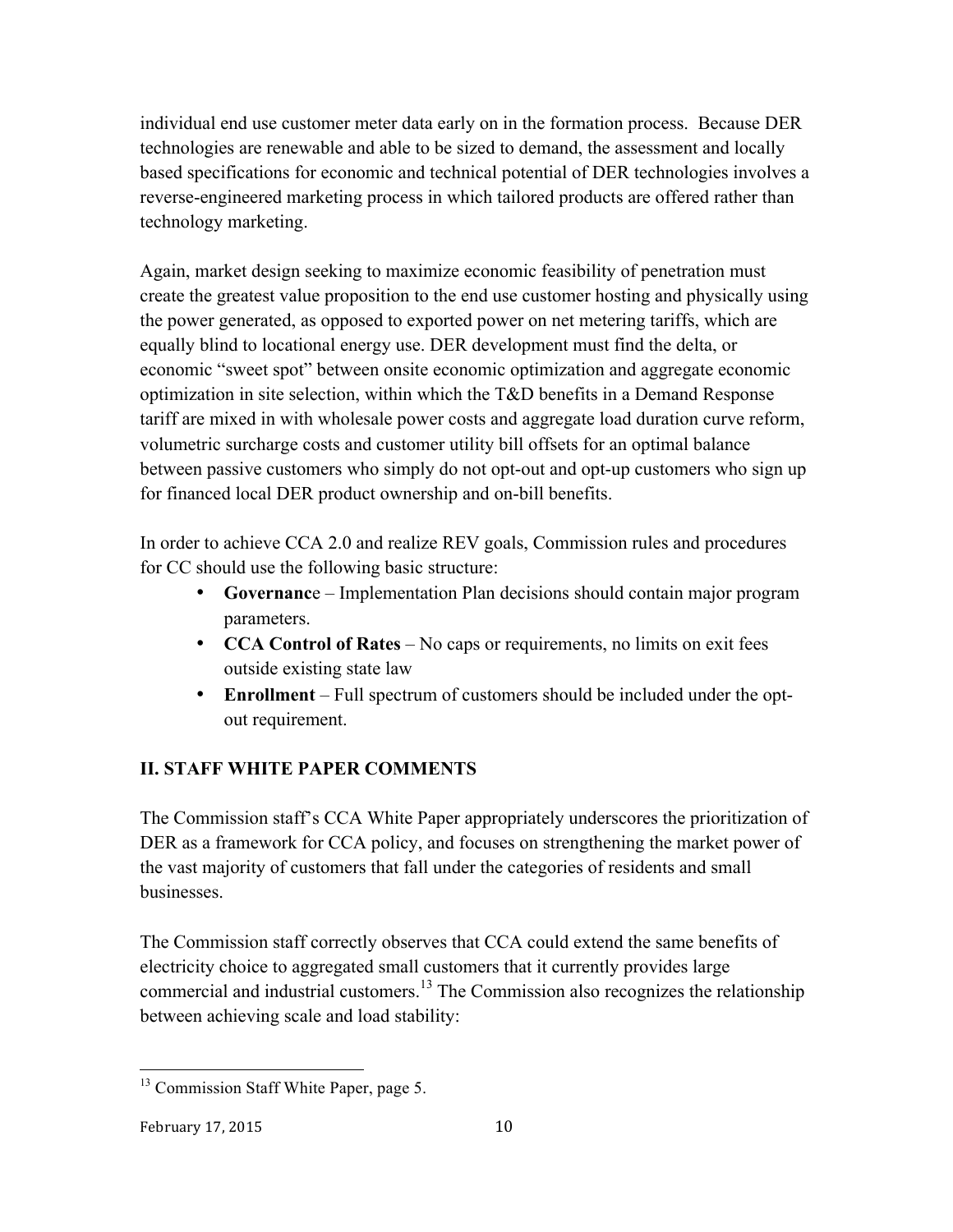"Without a guarantee of sufficient scale of participation, aggregators may not be able to negotiate prices or terms that are substantially better than offers available to individual customers<sup>"14</sup>

But there appears to be a presumption that large commercial and industrial customers should also be separated from the opt-out based services offered by CCAs, as if to enshrine the redlining resulting from New York's partly failed retail electricity market. It is critical that the Commission recognize how important inclusion of large commercial and industrial (C&I) customers, as a well as government loads, for two major factors impacting cost of service to a CCA, specifically both scale and load shape/duration curve. The white paper appropriately and importantly seeks "deeper penetration" and "wider deployment" of DER resources.<sup>15</sup> Deeper penetration of DER depends on two major factors: first the cost of installed capacity being in inverse proportion to the economically feasible penetration rate, and second, the technical capacity to interconnect on a DER build-out schedule – limitations like customer-financing subscription rate, site acquisition and utility interconnect, local permitting, state and federal permitting if any is required. The participation of commercial (C&I) customers significantly augments and enhances the ability of a CCA to provide residential and small commercial customers with DER benefits. Foremost, including large C&I customers balances the daily and seasonal load shapes with daytime peaking vs. night-time residential peaking, as a typical case. As local renewables have temporally constrained hours and seasons of generation, low cost is designed through optimal matching of onsite renewable resources with onsite demand patterns.

The white paper acknowledges the value of CCA on the ESCO side, but is less clear about the unique potential for DER and REV goal realization:

"The potential benefits of CCA programs include price stability for a fixed contract term, the potential for lower prices and more favorable terms, and the ability to design a program that reflects local preferences and needs, including a preference for cleaner power sources. CCA programs also have the potential to enable ESCOs to secure a large number of customers at relatively low marketing costs, thereby creating the scale to accelerate deployment of value-added services such as home energy management."

It is important that, here again, the PSC's paper identifies the importance of scale for the success of DER products within a CCA, and that the CCA is uniquely able to achieve such a scale.

<sup>&</sup>lt;sup>14</sup> Commission Staff White Paper, page 6.

<sup>&</sup>lt;sup>15</sup> Commission Staff White Paper paragraph 1, page 1.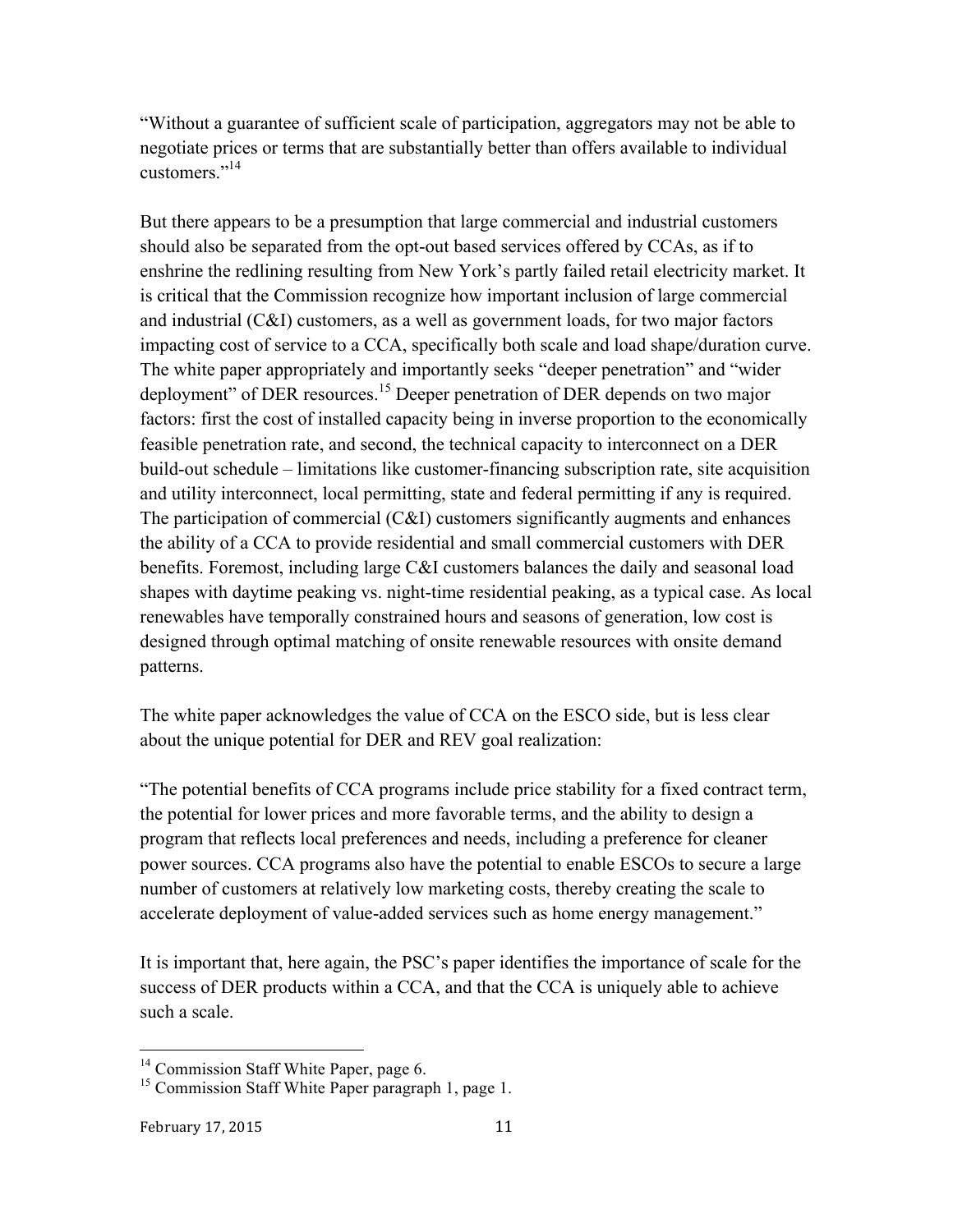In addition to creating inherent mutually cost-reducing benefits for both small and large customers though community-wide aggregation, commercial and industrially loads also add scale of DER impact in terms of localization footprint, as they typically consume disproportionate amounts of electricity and heating fuels compared to all other customers. Losing even a few large customers often means losing significant volumes of demand and pollution being caused within CCA boundaries. Excluding commercial and industrial load trivializes or makes more shallow the DER opportunity that CCA uniquely offers. By increasing the volume of revenue and financial security (add load balancing benefits, etc.) of the CCA and benefits to be shared across customer classes, C&I customers are crucial to successful CCAs, as Sonoma and Marin have shown in California. Not only do CCA laws allow CCAs to service commercial and industrial customers, but most who do, including California, include them on an opt-out basis too. Like New York, California has significant Direct Access participation by large commercial and industrial customers, who in a CCA have a choice between Direct Access service and CCA service.

CCAs are not allowed to "take customers" from ESCOs during their contracts, but do compete with them directly when their contracts expire and they otherwise would return to Default Service. In fact the largest customers in CCA territory are disproportionately beneficial to the exercise of market power by smaller customers, particularly in smaller municipal environments such as the Hudson Valley. Excluding them shrinks the scale of CCA impact drastically, and thus reduces availability of competitive products to small customers, and raises the costs and thus limits the penetration potential of DER in general, both to large and small customers. This presence of a competitor for C&I business from CCAs also represents an increase in competition, downward pressure on price, incentive for CCAs and ESCOs to offer C&I customers renewable and efficiency products and services – an enhancement of the overall market conditions.

Indeed, Sonoma Clean Power began its countywide service in 2014 with large commercial customers only. As a result, the CCA could begin service and quickly develop cash reserves as the smaller customers were phased in during the following year.

Sonoma as a model for CCA governance:

Sonoma Clean Power is a good precedent and example for conceptualizing a DER CCA in New York State, both because it is rural but includes small cities, and because Sonoma Clean Power is the most focused on the development of local renewables and demandside programs such as Demand Response. In fact, most CCAs form small new agencies to manage and implement programs, and must build up internal capacity as part of DER planning – including a balance sheet for purposes of long-term investment and DER financing. As in Sonoma, cities and smaller communities in New York will likely enter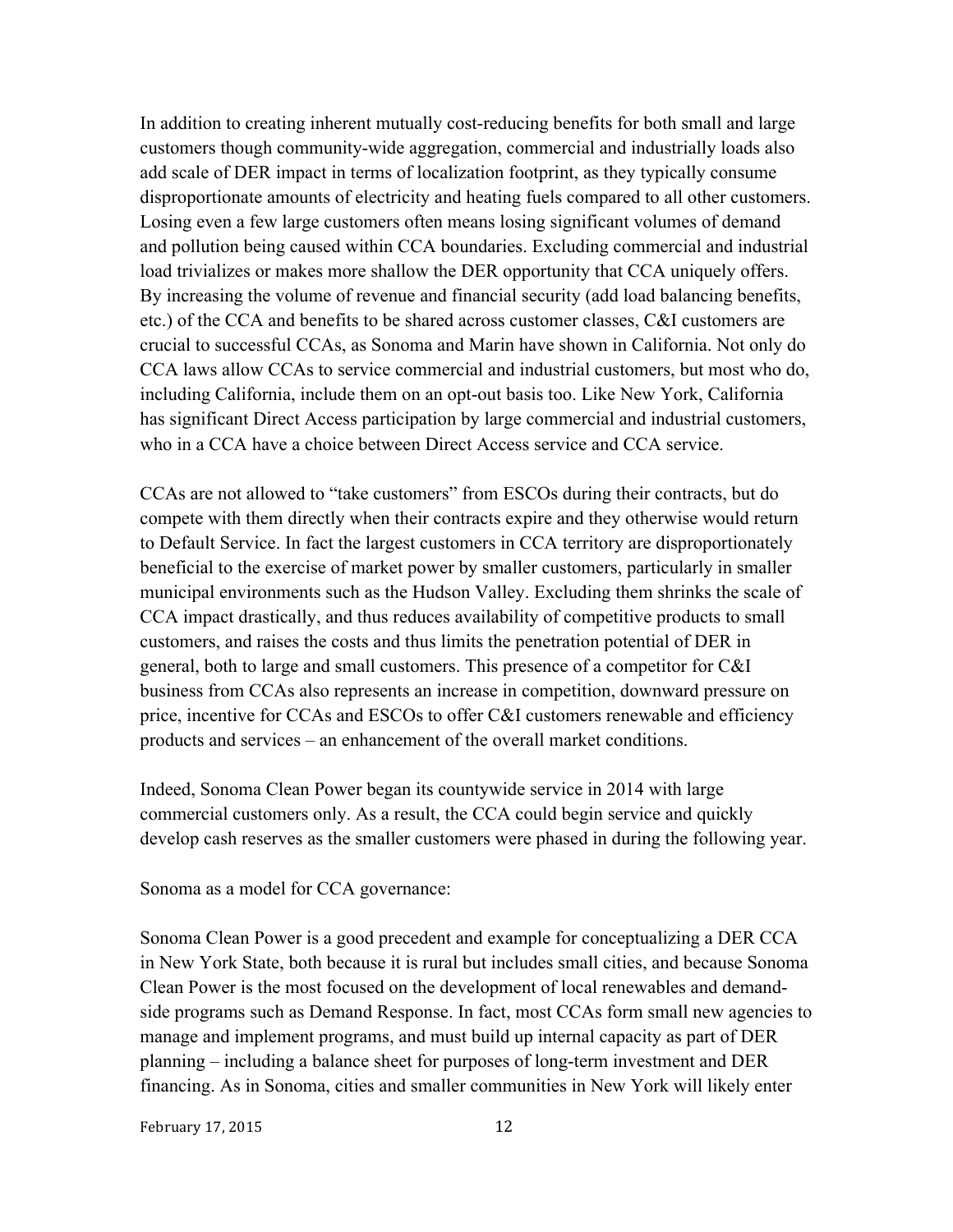into inter-municipal agreements to form new CCAs with increased investment power based upon increased startup cash flow allowed by these cooperative structures. The Commission should view CCAs focused on DER as public start-ups that need their formation process, which is based upon community engagement, public hearings and potentially a public vote, to result in a capacity to manage and plan power procurement and DER development in parallel. The staff white paper presents a "lighter" version of this in describing CCA formation as simply a relationship between a city council and consultants:

"Except as otherwise specified, references in this Order to municipalities include (a) municipalities as defined in the General Municipal Law §2 and (b) groups of municipalities. In addition, many of the functions discussed could be performed by consultants acting on behalf of municipalities or groups of municipalities."<sup>16</sup>

DER development depends upon the CCA establishing stable revenue and cash reserves to qualify to issue financing to build out DER. First and second year build-out are also achieved through long-term power purchase agreements with DER developers, but scaling out into multiple parallel small format development pathways depends upon phasing-in load and planning to sign agreements to lock-in rates, and local permitting, local contractors and local labor management, are part and parcel of a robust DER buildout, and the CCA's preparedness to build out DER is based upon the scale of revenues captured and developable sites with large loads within the CCA territory. As mentioned above, CCAs need flexibility to use the defining mechanism of CCA as a policy, which is the opt-out mechanism.

The white paper also wisely focuses its policy framework on enhancing the market power of the vast majority of businesses and residents who are described as "small" customers:

"(S)ince the restructuring of markets in New York in the late 1990s, the Commission has sought to ensure that residential and small non-residential customers have the opportunity to participate in and benefit from retail energy markets, where energy services companies (ESCOs) sell energy to customers."17

We are pleased that the Commission believes itself to be authorized to implement CCA directly without the need for state legislation, and only notes that legislation was prepared as referenced above for statewide CCA, and we would encourage staff to review this legislation as a guide to policy and rules. "Based on comments received in this

<sup>&</sup>lt;sup>16</sup> Commission Staff White Paper, page 5.

<sup>&</sup>lt;sup>17</sup> Commission Staff White Paper, paragraph 1, page 2.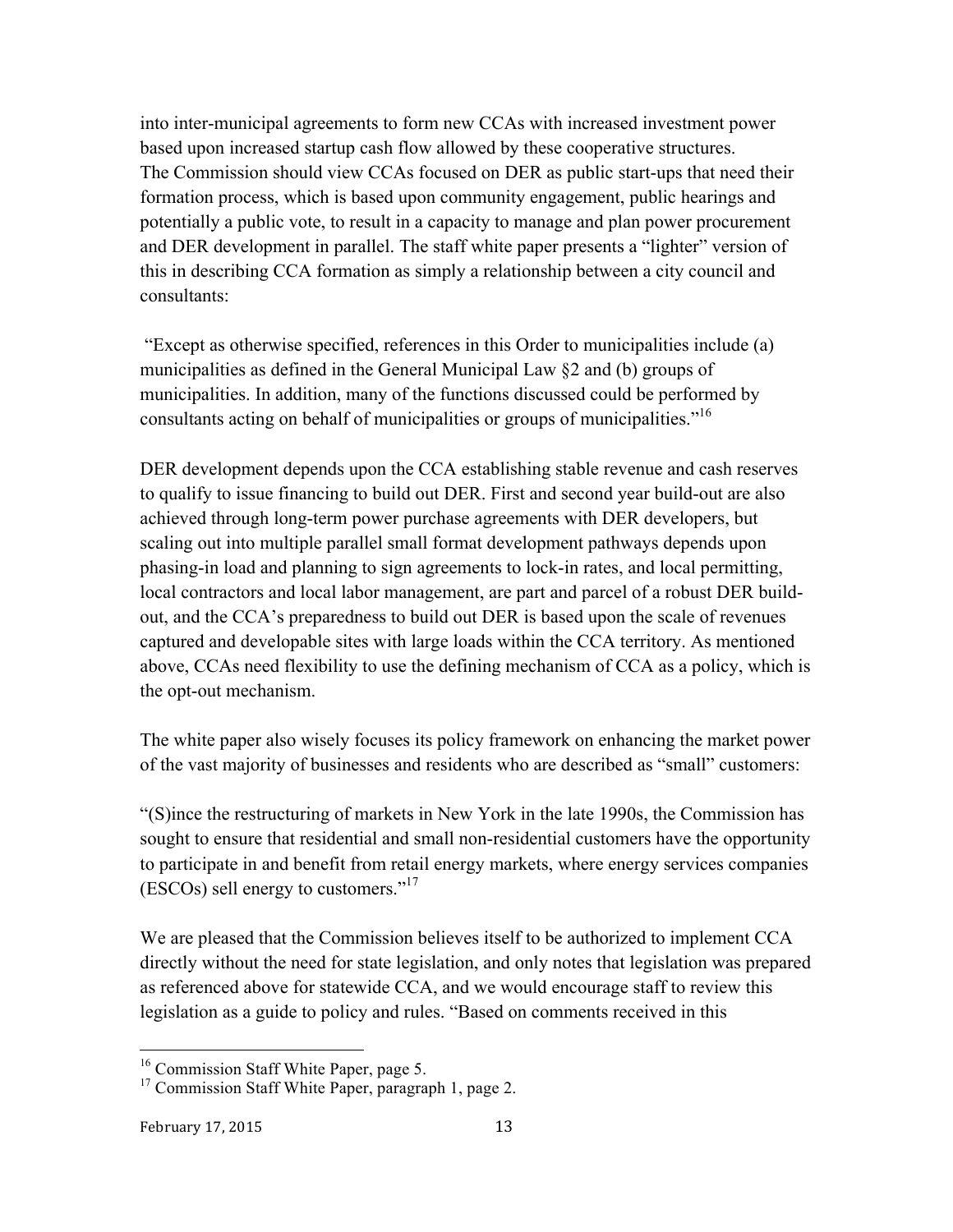proceeding, as well as further research and engagement with stakeholders, the Commission may permit CCA programs under standards similar to those described in this Order and the White Paper; permit CCA programs with wholly different standards; or, take other appropriate action."<sup>18</sup> LPI is satisfied that no legislation may be necessary, but that legislation is available and filed dealing with many of the main issues and questions raised by the Commission Staff White Paper, such as data access, opt-out rules, rates and consumer protection, governance and processes of formation, Commission roles, etc.

Staff expressed concern that New York's existing market, which involves monthly rate changes, may complicate CCA implementation here. LPI's view is that New York's rate volatility is an economic opportunity for both CCA and DER, both of which can offer more stable rates. It is a form of hedging: a "hard" option in which there is only upside risk: the risk that utility rates will drop below a fixed rate and make it "look" expensive.

"In addition, while other states have seen positive results from CCA in the form of fixed commodity prices that are lower than for the utility's default product, as described in the White Paper, none of the states that permit them structure their utility supply charges to fluctuate on a monthly basis in response to market conditions. In New York, a fixed-price contract offered by a CCA can provide pricing certainty as compared to the variable supply charges from the utility."<sup>19</sup>

#### And also,

"Depending on the circumstances, a fixed price offered by a CCA might result in higher or lower overall costs to customers." <sup>20</sup>

LPI views the New York system's variability contrarily as an ideal market environment for CCA 2.0, which may also be called DER-CCA – the monthly volatility being an opportunity to stabilize wholesale energy rates in New York State, and a dynamic environment for DER performance and Demand Response integration. Energy security is a form of insurance: agreeing to a longer-term rate in return that is competitive compared to the average rates of insecure, volatile power at the point of enrollment. For most consumers, there is a higher value to avoiding a sudden loss than to winning an unexpected gain. Those customers who are so involved in markets as to seek sudden gains from energy savings are extraordinary and likely to have other reasons to want to

<sup>&</sup>lt;sup>18</sup> Commission Staff White paper, age 3-4

<sup>&</sup>lt;sup>19</sup> Commission Statf White Paper, page 5.

 $20$  Commission Staff White Paper, footnote 5, page 5.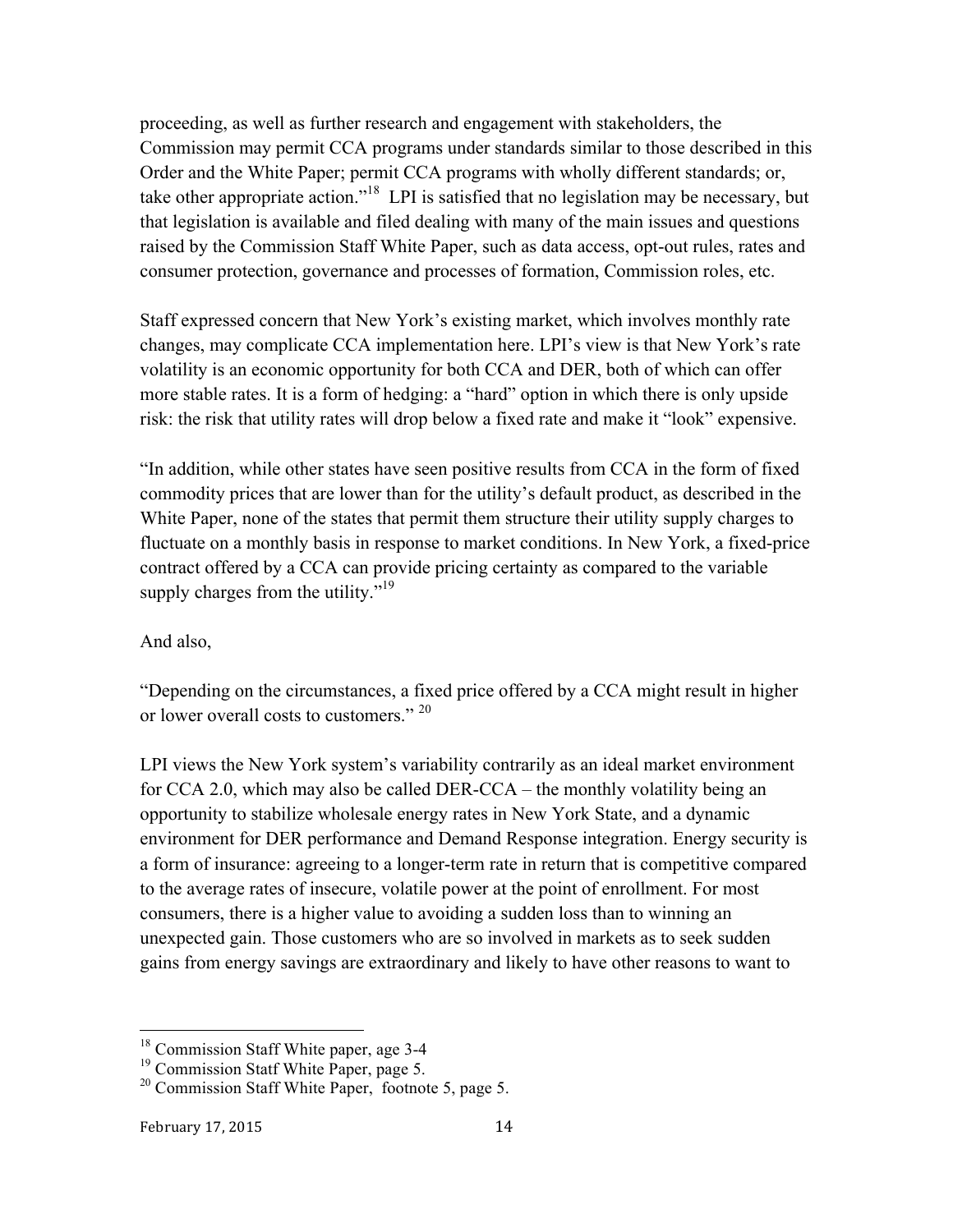develop the capacity than normal energy procurement. Consumers are ultimately looking for stable, reasonable rates.

Financing mechanisms:

The white paper mentions the Commission might authorize a CCA to "assign a portion of customer payments to the funding of the construction and operation of distributed energy resources."<sup>21</sup> LPI is not aware that such authorization would be required for CCAs, which through the authority to set rates may establish cash reserves for investments that will provide power and economic benefits to the aggregate community-wide load. CCA laws do not specify authorization to assign, as this power is implicit in the CCA's or intermunicipal entity's authority to enter into PPAs with renewable operators as they do with ESCOs, or to issue revenue bonds or use other financing for DER projects. These powers are implicit in existing law.

The Commission properly anticipates two categories of clean energy components – one focused on greener supply, and another focused on repaying financing for DER:

"Some CCA programs also involve clean energy components. This can be through a provision in the contract that a fixed percentage of the electricity supplied, up to 100%, will be from renewable or other specified sources; through the offering of an additional opt-in option to residents under which a percentage of electricity supply is from renewable sources; or through the collection by the municipality of a portion of customer payments for the creation of a fund that can be used to finance building or installation of renewable generation, energy efficiency projects, or other clean energy measures."

This passage acknowledges several important aspects of certain CCAs. 1) That they case set as their base product an energy mix that meets RPS goals (Sonoma and Marin). 2) That through polling you can identify customers who want to 'Opt-up' to other products that need not be virtual (as in % increase in virtual green power supply). 3) That CCAs can finance the development of resources and offer financed efficiency and renewables to businesses and residents. This process is outside the conventional policy envelopes developed in all states other than California, and is based on analyzing and identifying DER host and ownership candidates using utility usage data collected from utilities and other data held by governments concerning land use and other important factors for site evaluation.

 $21$  Commission Staff White Paper, p.6.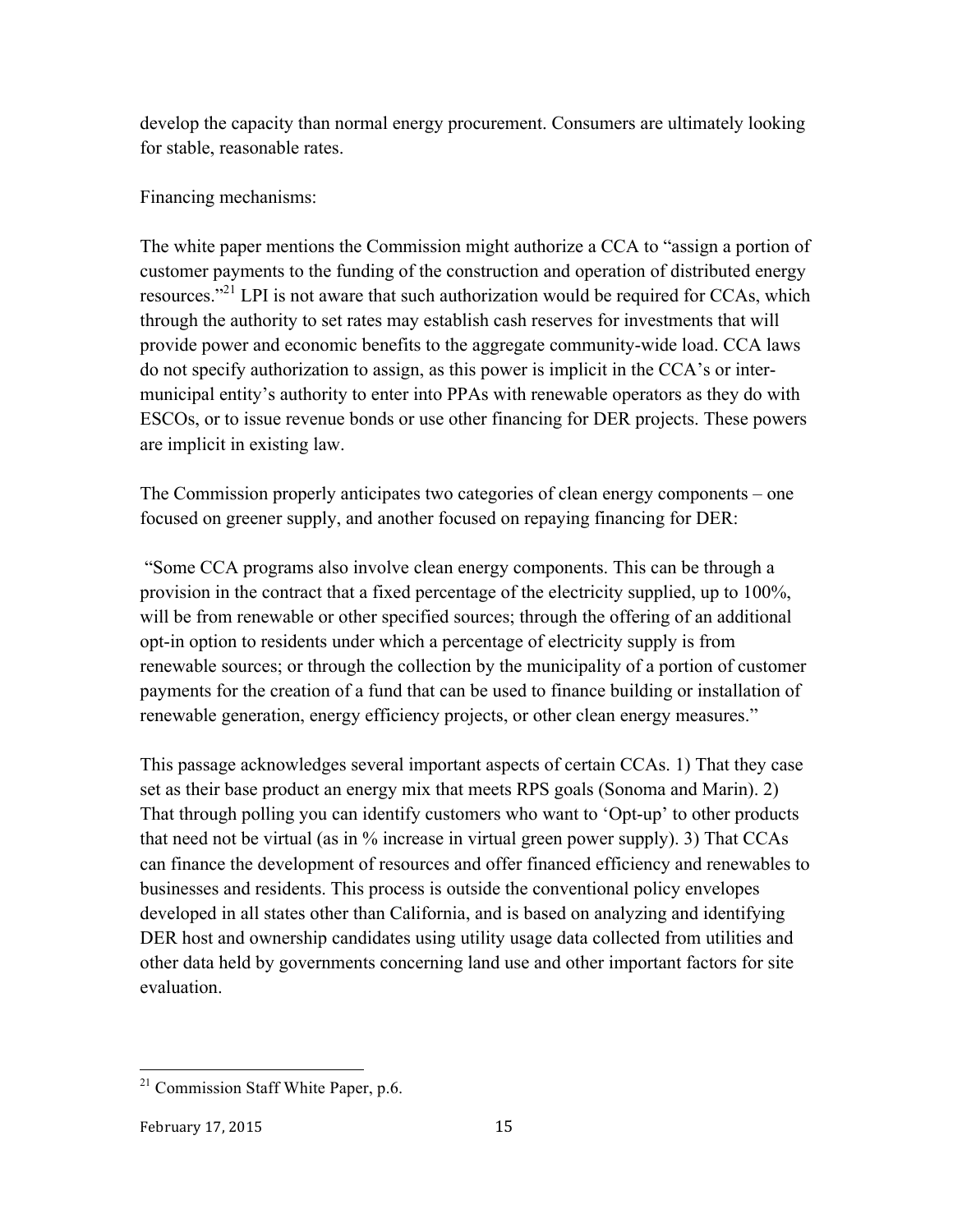Rules for establishing a CCA:

The White Paper correctly describes the conventional method of CCA formation by ordinance of a city council for municipal CCAs or through a vote on the governing board formed by inter-municipal agreements based on existing law:

"Municipal officials would then enact an ordinance as required by GML §360(3)–(4) and plan for a referendum as required by GML §360(5), or follow the procedure required by an alternate grant of municipal authority."<sup>22</sup>

It is true that California, which far and away leads CCA, certainly with regard to achieving goals such as are anticipated in the REV, does not require majority voter approval by a local voter referendum, but other states like Ohio do require voter approval by a simple majority. LPI believes that the ability of CCAs to offer universal service to all customers, including large industrial customers, by the opt-out enrollment mechanism that defines CCA, is of primary importance to the success of CCA to achieve REV goals, and a majority referendum requirement would be acceptable provided that CCAs may offer opt-out service to all customers including large commercial and industrial customers who choose not to renew ESCO contracts under Direct Access service.

And it is important to point out, as referred to in the introduction, that IOUs like Pacific Gas & Electric attempted to stymie the development of CCAs by imposing, through a state wide ballot initiative, a requirement for a referendum.<sup>23</sup> Because CCAs involve multiple public meetings and formal approvals, a referendum may not be necessary, but may be appropriate, particularly if policymakers feel that including commercial and industrial customers in CCA service offerings justifies greater formal community approval.

### **Data & Planning**

The white paper's provisions regarding data are, as indicated above, insufficiently specific to facilitate DER planning during the investigation and pursuit of CCA, specifically prior to actual implementation of CCA which typically uses a public solicitation process using Requests for Proposals, Requests for Qualifications and other common formats of competitive bidding for municipal contracts:

 <sup>22</sup> Commission Staff White Paper, p. 10.

<sup>&</sup>lt;sup>23</sup> Majority approval is required in Illinois, Ohio and New Jersey, but not in Massachusetts or California where local municipal ordinances suffice.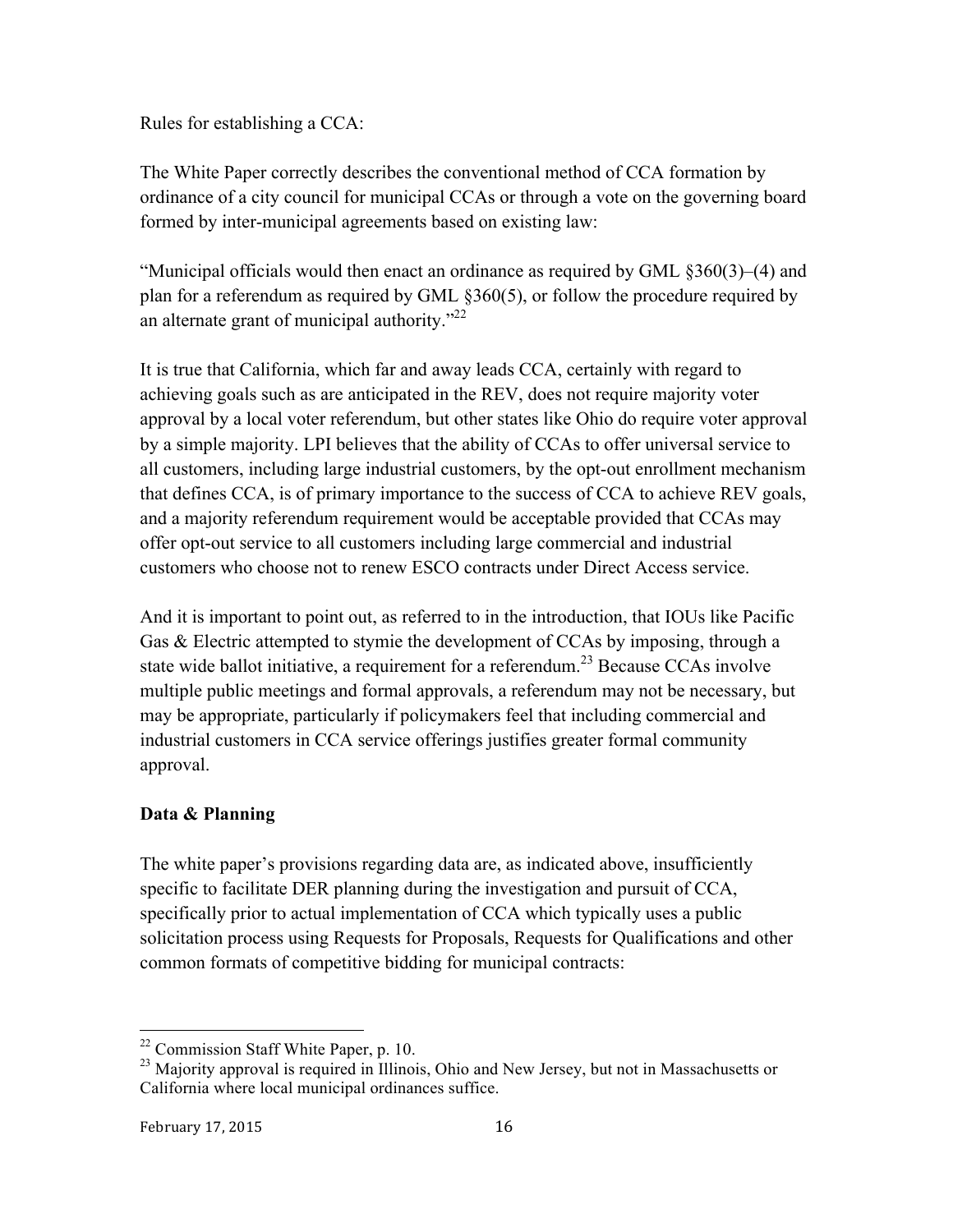"…the municipality would request that the distribution utility that serves its residents and businesses provide it with data necessary to issue a solicitation for the provision of CCA services. The data would be aggregated for all residents and businesses receiving supply service from the distribution utility, including the number of such customers and their aggregate gas and electric usage. This data could also include a separate total for residential and applicable business customers taking service from an ESCO. At this stage, no personally identifiable information (PII) would be transferred. The utility would furnish that data to the municipality or consultant within a time frame fixed by the Commission $^{3.24}$ 

The white paper would require CCAs to enter into contracts prior to receiving energy usage data:

"After entering into a contract, the municipality would request, from the distribution utility, data necessary to contact residents receiving supply service from the distribution utility," $25$ 

This is inappropriate for the reasons sited above, but simply put because data is needed to negotiate with ESCOs and DER developers and operators.

The white paper would not transfer data to the CCA until after customers are enrolled, when the end of the opt-out period occurs and load is established:

"Once the opt-out period has passed, the municipality would transfer to the ESCO the data necessary to enroll all residents who have not opted out."

Again, the inability to hold and analyze data prior to negotiation means that negotiations would be conducted without basic information for ESCOs, much less the detailed data needed to solicit bids from REV developers. In the passages above we encounter an important issue. What data does a CCA need to achieve the REV goals, when does it need it, and why?

DER, unlike traditional central station power, requires sophisticated knowledge of where and when specific electrical demands are occurring. To limit the data available, or make it available only in stages, from low granularity at first, to high granularity at some future point – and crucially after power contracts have been entered into by the CCA – prejudices the CCA development process away from DER and toward traditional supply.

 $24$  Commission Staff White Paper, p.12.

 $^{25}$  Ibid, p.12.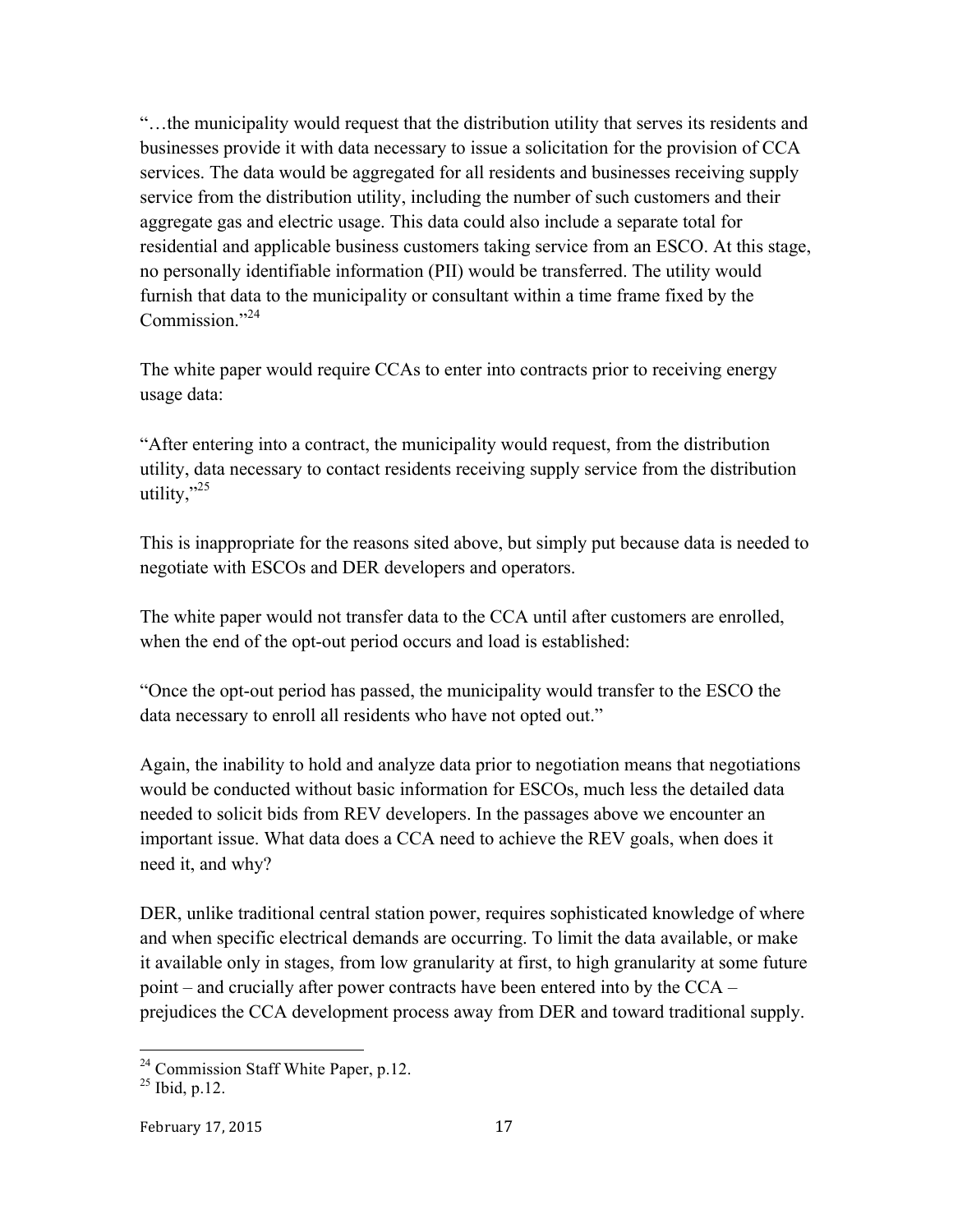The idea of limiting data until after customer enrollment adds another uncertainty layer to negotiation – uncertainty about the rate of opt-out enrollment, but any information at all about the nature of the load being enrolled. This uncertainty not only artificially disables the CCA from rationally planning its program and customer phase-in, but also creates a premium for failure to plan, which harms the environment for DER development and raises rates for all aggregations unnecessarily.

Below are the California Public Utility Commission's Findings of Fact, Conclusions of Law and Orders reflecting its key reliance on Local Power's argument that AB117 itself requires a full disclosure, interpreted broadly, with a CCA nondisclosure agreement to protect confidentiality of customers<sup>26</sup>:

- Finding of Fact #38: "CCAs would 'investigate or pursue' CCA programs prior to offering service and a CCA would need relevant customer and load data in order to conduct a meaningful investigation of CCA programs" (p.62).
- Finding of Fact #39: "A CCA cannot notify customers of its intent to offer electrical service if it does not have access to relevant customer information" (p.62).
- Finding of Fact #40: "In the CCA's effort to satisfy customer notice requirements, tax rolls are not a reasonable substitute for customer information held by utilities partly because property owners would not necessarily be a utility customer of record" (p.63).
- Finding of Fact #41: "Nondisclosure agreements would provide reasonable protections against the disclosure by a CCA of a utility's customer information.
- Finding of Fact #42: "CCAs may need specific customer information in order to market energy services and tailor those services to individual customers or groups of customers" (p.63).
- Finding of Fact #43: "CCAs need load data in order to develop cost-effective and reliable energy procurement strategies" (p.63).
- Finding of Fact #44: "Customers would benefit from notification that contact information and usage data may be shared with the CCA and may not be disclosed to others" (p.63).
- Conclusion of Law #30: "Section  $366.2(c)(9)$  requires the utilities to provide all relevant information required by CCAs to "investigate, pursue or implement"

<sup>&</sup>lt;sup>26</sup> Found in: "Decision 04-12-046 December 16, 2004 / BEFORE THE PUBLIC UTILITIES COMMISSION OF THE STATE OF CALIFORNIA / Order Instituting Rulemaking to Implement Portions of AB 117 Concerning Community Choice Aggregation. / Rulemaking 03-10-003 (Filed October 2, 2003) / ORDER RESOLVING PHASE 1 ISSUES ON PRICING AND COSTS ATTRIBUTABLE TO COMMUNITY CHOICE AGGREGATORS AND RELATED MATTERS"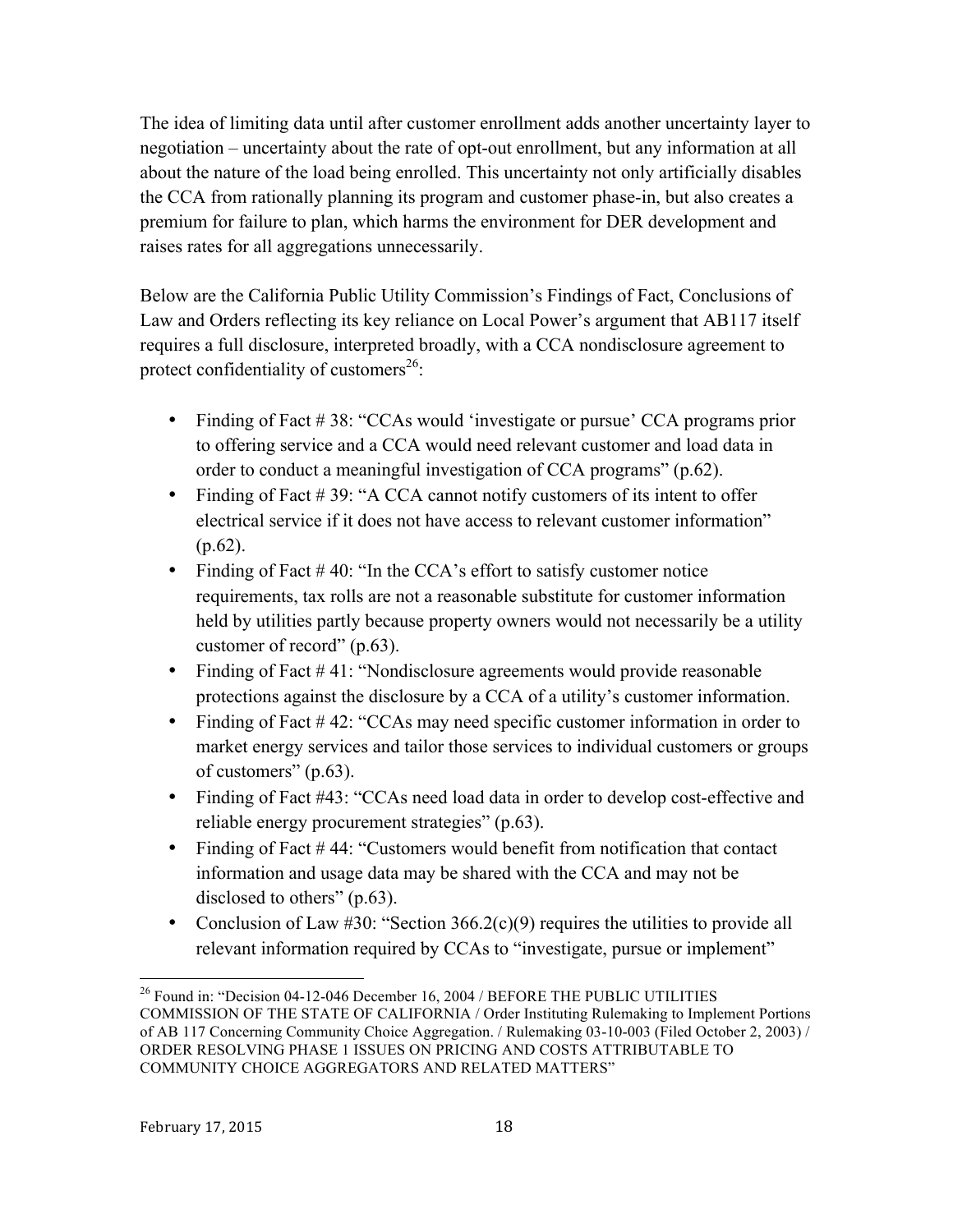meaningful programs. This requirement does not permit the utilities to deny CCAs access to relevant customer or load information" (p.67).

- Conclusion of Law #31: "Section  $366.2(c)(13)(A)$  requires CCAs to provide customer notice of their intent to provide service, a requirement a CCA cannot satisfy without relevant customer information. Read in conjunction with Section  $366.2(c)(9)$ , this requirement presumes that the CCA will have access to certain customer information held by the utility"(pp.67-8).
- Conclusion of Law #32: "Section  $366.2(c)(9)$  requires the provision of detailed billing and load data to CCAs that are investigating, pursuing or implementing CCA programs" (p.68).
- Conclusion of Law #33: "The utilities should require CCAs to sign nondisclosure agreements when they share confidential information about customers or electricity load and should require a county or city's chief administrative officer to attest that it is "investigating" or "pursuing" status as a CCA as a precondition to receiving confidential customer information" (p.68).

The white paper envisions a process for soliciting CCA service:

"The solicitation would include the aggregate data provided by the utility and information on program features the municipality seeks. For example, a municipality could ask for contracts including certain terms or with fixed prices; state a preference for contracts that include commitments to purchase certain levels of renewable or local generation; or, instruct ESCOs to include in their bid prices a small per kWh or Btu charge that would be transferred to a consultant, a municipal fund, or both. ESCOs would also ensure that their bids comply with any requirements imposed on CCA programs by the Commission. "

This approach to CCA creates a good basic concept of how a CCA pays consultants on a performance basis and establishes cash reserves and credit to provide the basis of financing DER and implementing DER build-out on a scheduled per month basis in coordination with customer phase-in and wholesale power procurement. However, it is conceptual in nature only and should not bind the manner in which CCAs pay counterparties.

The white paper also envisages an ESCO-centric business model for CCA in which the ESCO is the only major counter-party: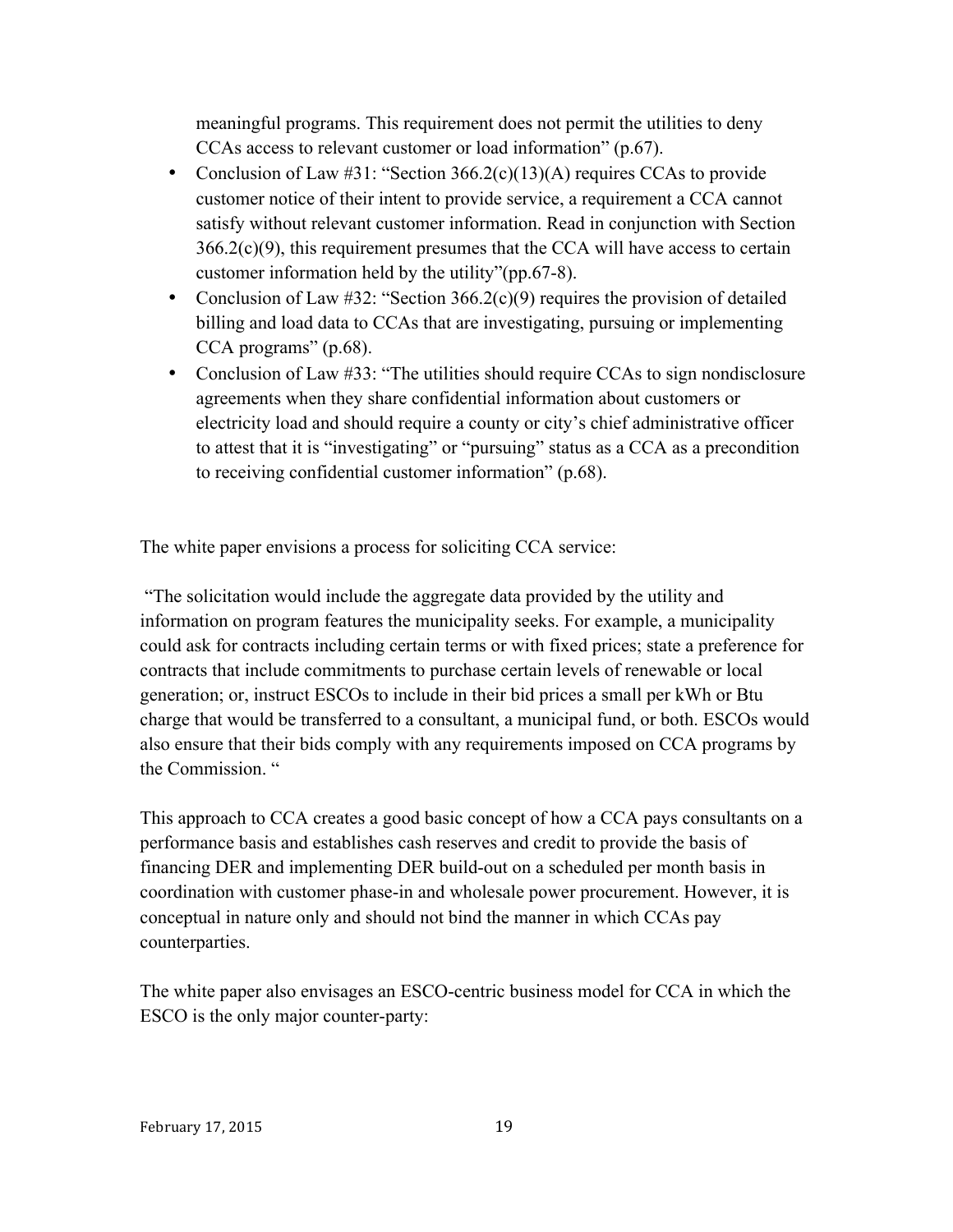"Once the period of time set to receive bids elapses, the municipality would select an ESCO. Based on engagement with residents and businesses and in consideration of municipal policy goals, the municipality would choose the bid that best fits local needs. The municipality would then enter into a contract based on the winning bid. If, on review, the municipality determines that no bidder has offered sufficient value, the municipality may hold another RFP or terminate the CCA process. "<sup>27</sup>

This may be a popular method for CCAs, as this approach is being used by CCAs in New Jersey and Illinois, but other states, particularly with CCAs focused on DER, CCAs tend to contract out to multiple counterparties and in some cases several grid power suppliers, as in California. Furthermore, as mentioned above, because of industry trends, DER developers may be more promising counterparties, with ESCOs as subcontractors or wholesale purchases ultimately to be conducted in-house if the CCA has the resources to develop this capability.

The quote above is based upon approaches assuming RFPs only for conventional power supply, not RFPs for DER development which, to make them scalable and financially viable, need to be integrated into supply planning, but whether the core planning is done by an ESCO or a DER developer is not certain, and in some cases municipal agencies will want to hire local labor and therefore directly administer local contractors through full-time staff. The same assumptions apply to local DER labor training programs, which will consist of municipal nonprofit contractors and/or municipal job training programs, depending on local resources and practices.

Again, there is a tendency in the above description to require the CCA to first recreate the conditions of its present supply, with a third-party providing generation where the IOU did formerly, physically unchanged. It may be a virtual green product, RPS compliant, 100% green, etc., without building anything new: but DER must be built.

### Double Benefit, Double Loss?

If a CCA, enabled by the detailed data described in this submission, can place solar array on a daytime business, sized to the demand of that business or perhaps to allow sharing with neighboring businesses, and designed to provide onsite power, the CCA and its customer have achieved a double benefit – in terms of wholesale power not procured based on this new capacity to provide power and reduced strain on the distribution system, a double benefit.

 $27$  Commission Staff White Paper, p.11.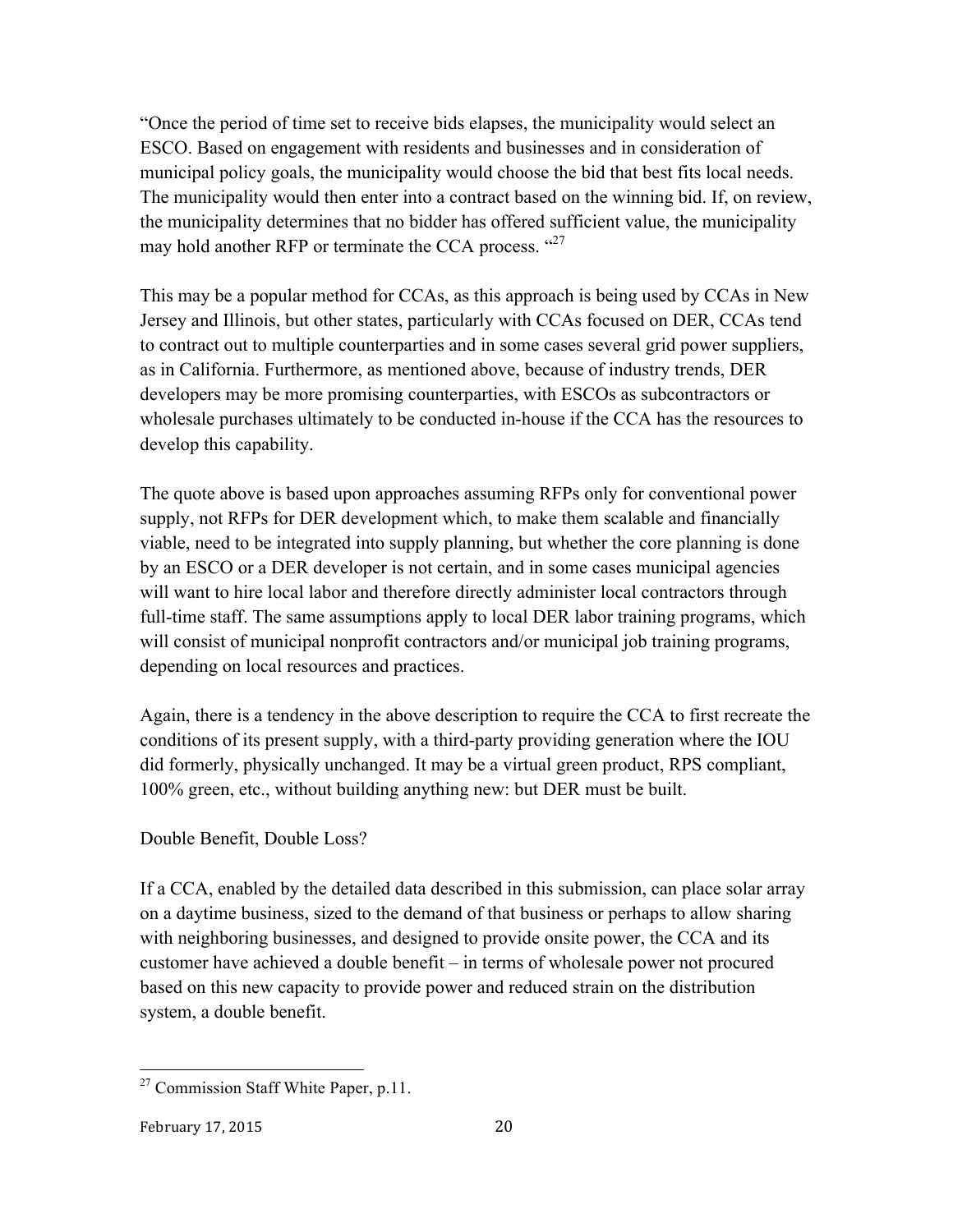However, if a CCA is locked into a supply contract first, with the DER to be layered on at a later date, then the CCA is of course constricted by its supply contract, and DER has been delayed as now energy efficiency represents a loss of revenue owed to a supplier, and renewables represent new capacity that is not needed under the terms of the traditional supply contract. Further without the data and supply integration necessary for CCA 2.0, the local solar becomes a blind offering to whoever wants to have it. It then goes on the roof of a large residence which is mostly empty during the day, and therefore does not reduce demand for wholesale power, and, since the power it produces must be exported, leads to congestion and the need for upgrades on the distribution grid, a double loss.

CCAs have to plan, with detailed utility data for their customers as well as the data municipalities already hold for their citizens, for the beginning to integrate DER, or risk recreating the delays and financial conflicts that exist in the present market. By phasing in customers strategically, CCAs can start up with minimal credit or cash reserves and largely self-fund their administrative costs without burdening their General Funds. Minimizing the costs of formation is important for planning and funding administrative capacity to develop DER as part of a program.

The white paper clearly anticipates DER development in the white paper, but the appropriate order for a CCA that is newly formed to undertake these activities is off slightly:

"…renewing the ESCO contract or initiating a RFP process for renewing the CCA program; and administering and eventually spending any municipal fund created through the program, including through engagement in municipal energy planning. This could include purchasing and installing renewable generation facilities or other distributed energy resources and administering those facilities."<sup>28</sup>

Ultimately, this language or approach does not anticipate the integration of DER with ESCO supply. "Energy planning" and "installing renewable generation" are considered only after supply contracts, not integrated with them. The language should also address the need for CCAs to negotiate the terms of substitution of new DER into the ESCO supply.

Again, we wholeheartedly support the policy definition on CCA as a DER development platform:

<sup>&</sup>lt;sup>28</sup> Commission Staff White Paper, p.14.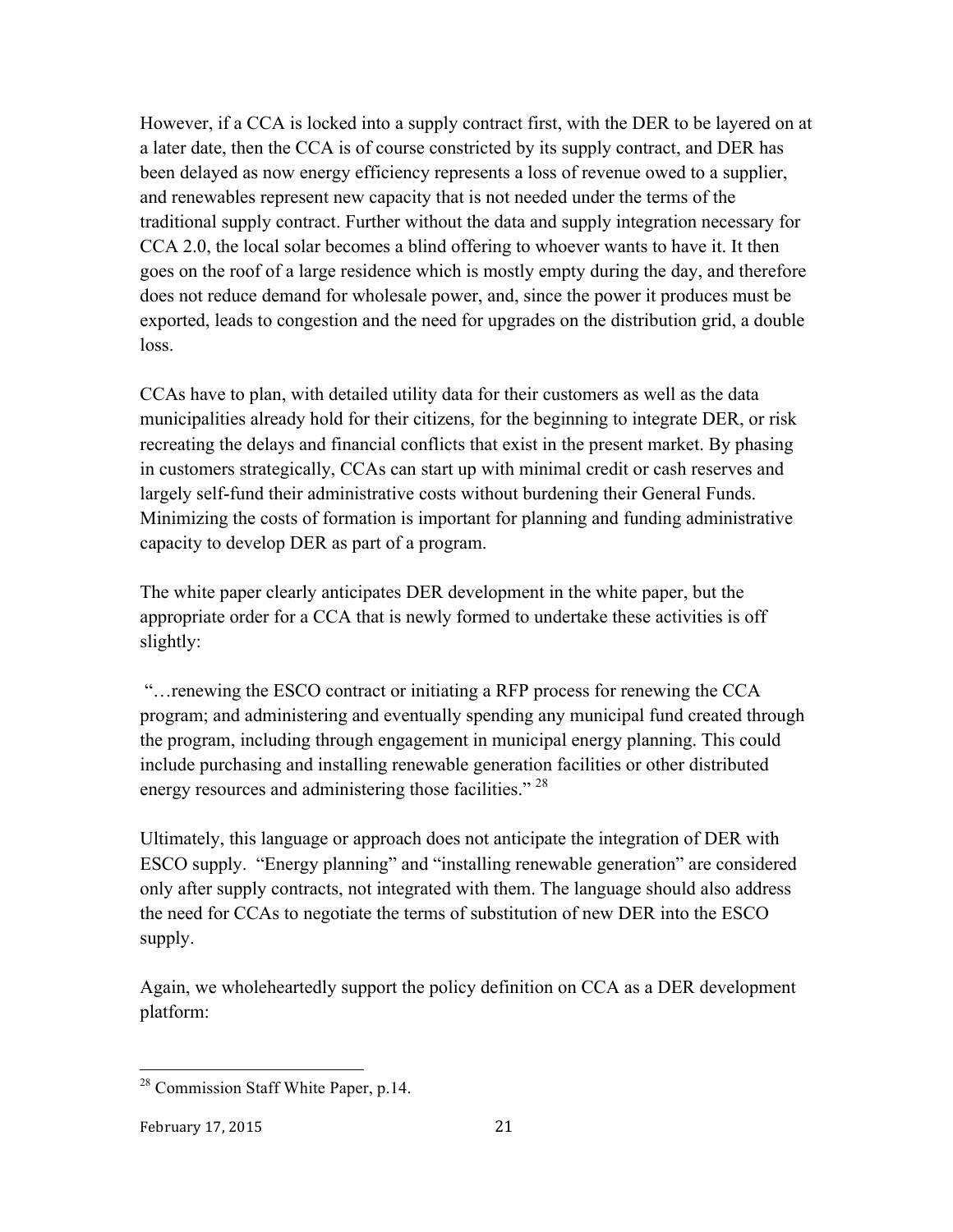"CCA programs can also support the deployment of renewable generation, energy efficiency programs, home energy management, and other distributed energy resources (DER). In concert with CCA programs, municipal governments can collaborate with ESCOs, DER providers, and utilities to engage in energy planning that can provide price savings and public policy benefits."<sup>29</sup>

CCAs can directly finance DER, and their primary focus is to provide to customers in a jurisdiction products, which cause local physical changes to the energy supply. The idea is to integrate DER planning into municipal (and county) planning, which can direct a long-term development and infrastructure financing processes, with vital resources like electricity and heat. Rather than treat these kinds of goals and capabilities as secondary or afterthoughts, the opportunity to integrate planning, operational and financial design into a single critical path that includes DER development and financial capacity is what makes CCA 2.0 a unique opportunity for REV – as opposed to CCA 1.0.

LPI can provide three illustrative examples of how data analysis and community engagement processes of more and less successful CCAs with DER.

## **CCA 2.0 Success Stories**

The evolution of CCA 2.0 has taken years to realize and finds its best expression in three CCAs that are under service – Cape Light Compact in Massachusetts and Sonoma Clean Power and Marin Clean Power in California - and a fourth more ambitious program that has had its implementation plan certified and exists officially but has not initiated services – CleanPowerSF in San Francisco.

**Cape Light Compact -** Among these, Cape Light Compact represents a program that began as a CCA 1.0 program and over the course of fifteen years has gradually involved into a program that might be described as CCA 1.5. Specifically, Cape Light Compact has come to redefine its marketing message to customers in terms of promoting energy efficiency rather than power supply, and has come to regard its local solar photovoltaics and energy efficiency programs as more strategically important to customer retention and loyalty than power supply and short-term discounts.

So in message and in diversity and accomplishment of its programs, the Cape Light Compact comes quite close to CCA 2.0, except for the gradual manner of deployment and the unbundled nature of its program components. While CLC emphasizes its energy efficiency and local renewable projects, and has innovated to develop a local financing authority for local renewables, it has continued to separate its power procurement

 $29$  Commission Staff White Paper, p.15.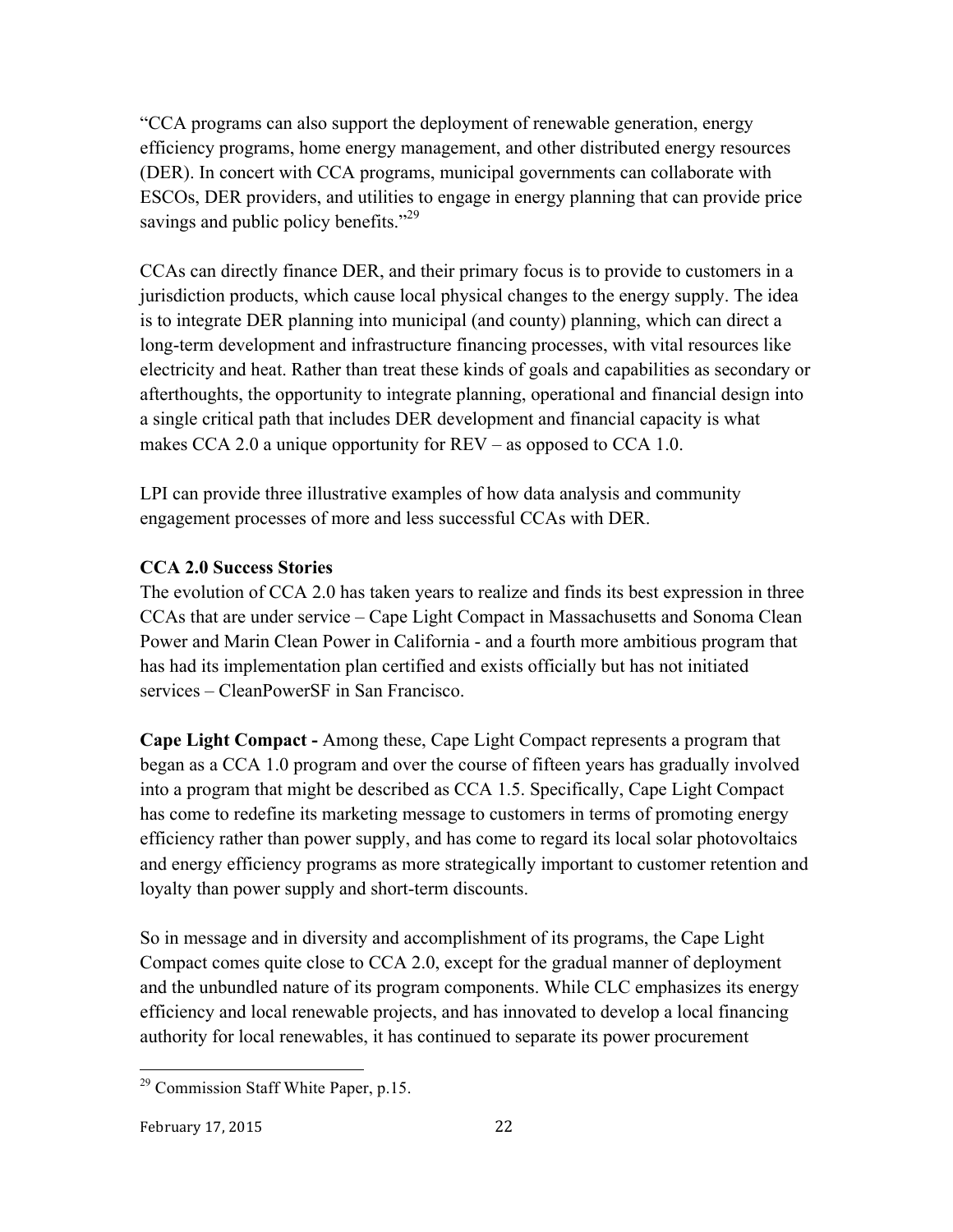planning from its renewables planning. In part this has resulted from unfavorable CCA rules and market design in Massachusetts that restricted the ability of CLC to more fully integrate local DER and into its retail energy product.

The "piecemeal" approach to CCA, or CCA 1.5, is better than 1.0 in that it focuses program criteria on DER development, but inferior to 2.0 in that it fails to "bake" CCA program design into a coherent plan for DER development on a multi-year basis, and therefore will achieve much less DER development. In some ways the Cape Light Compact approach to DER is similar to the Westchester County's recent petition to the Commission to allow and facilitate a CCA pilot project in Westchester County. In this case, Sustainable Westchester is seeking only aggregate data from utilities, as it is not currently planning DER as part of the CCA supply definition, but intends to use this wholesale power-only process in a manner to augment other existing local energy efficiency programs and local renewables programs that are already administered locally by or under Westchester County. The petition's proposed "OURS" system of collecting funds from customer payments to support local DER is reflected in the Staff White Paper, but is a very limited form of DER financing in which incremental funds collected are applied to subsidize or incentivize DER development.

Thus, like CLC in Massachusetts, Westchester will solicit power from an ESCO in a solicitation that does not itself develop DER, which will be handled incrementally under separate tracks.

**Marin Clean Energy -** Marin Clean Energy formed about half a decade ago after the Marin Energy Authority (MEA) was formed specifically with the purpose of reducing greenhouse gases in Marin. Today Marin has a very high Renewable Portfolio at 51% as its generic or primary product, as well as a highly diversified portfolio of suppliers, and its rates have meet or beat PG&E's 20% renewable product average. But very few of MEA's resources would count as DER, as the management chose to rely heavily on unbundled Renewable Energy Credits for RPS definition and focused on the cheapest possible Power Purchase Agreements out of county many miles from the CCA in the Central Valley.

So in terms of REV goals of increasing penetration of DER, Marin Clean Energy is only today beginning to focus on "Local Power." Until recently, DER was missing from MEA's portfolio, and load reductions from energy efficiency almost nonexistent. In recent years, following the start of service of Sonoma Clean Power directly to the north, MEA has shifted its strategy, discontinuing the purchase of Renewable Energy Credits and shifting resources to local DER development.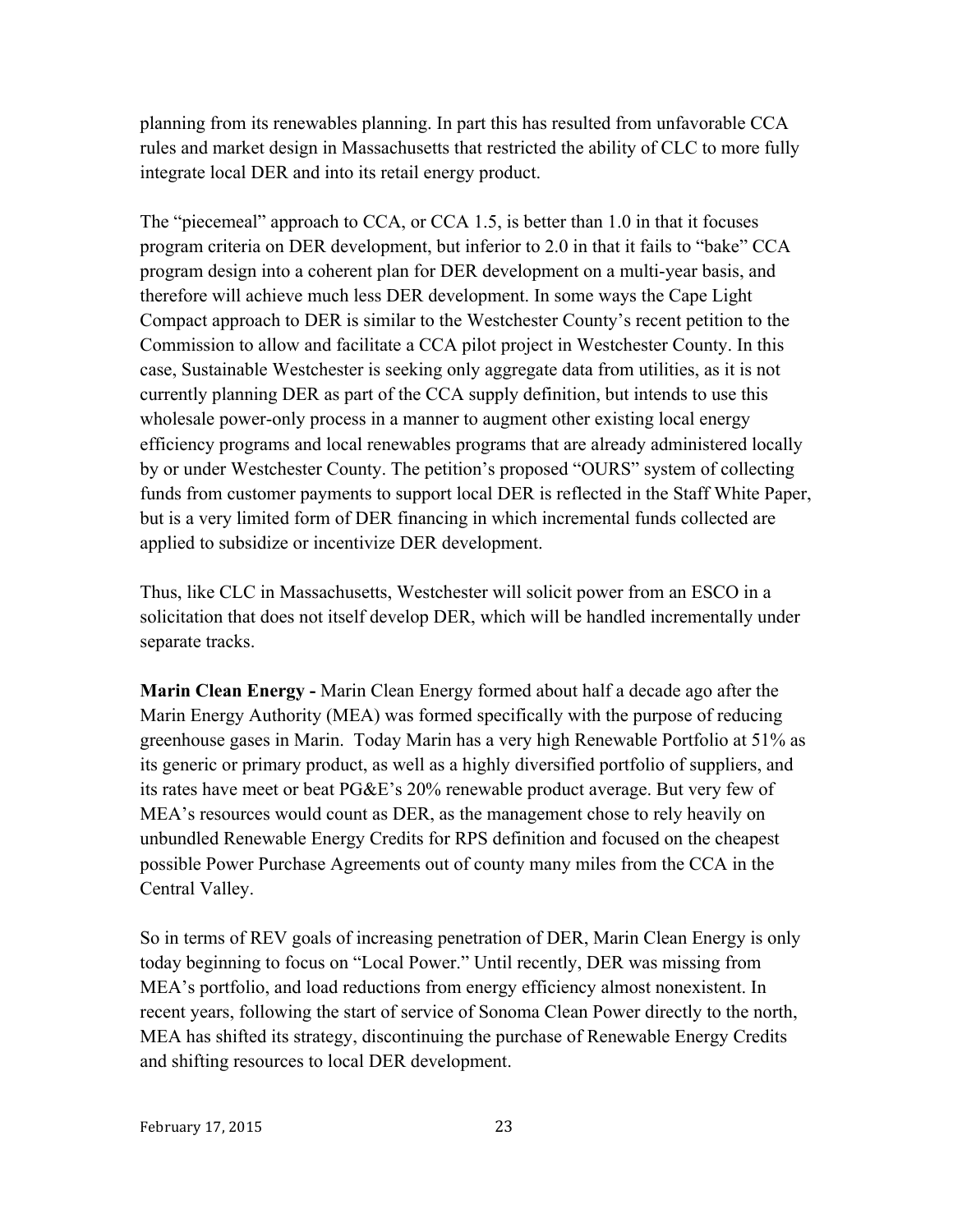However, while MEA has shifted its message and resources five years after forming, it is a classic example of a new CCA that failed to fulfill its stated mission by delaying its resource decisions until after the community engagement and political formation occurred. Former supervisor Charles McGlashan, founding chairman of MEA, talked the talk of DER in order to mobilize the activist base and rally public and media support for MEA, but behind the scenes opted to avoid "hard" political votes on whether to develop and or finance DER when the CCA went to market to negotiate with suppliers.

As a result, MEA sent a mixed message to the public and to RFP bidders, saying they welcomed proposals for DER development, but then ignoring proposals that were submitted and signing a five year conventional power agreement with Shell North America with a great reliance on unbundled RECs to qualify as "green."

This strategy was successful in simplifying the internal votes needed to launch the problem during a particularly difficult period of time when local investor-owned utility Pacific Gas & Electric was aggressively campaigning against CCA locally and statewide, but it also missed the opportunity for the major policy decisions to take place when they would naturally occur, namely during formation.

As a result, in the weeks following the launch of Marin Clean Energy service, public attention around CCA withered. MEA meetings that had been filled with hundreds of community members became empty, and the press stopped paying attention. Governance of the CCA reverted to staff management, which lacked the political authority necessary to make decisions about committing to DER long-term contracts or financing DER. As a result, some half-decade has passed before MEA's governing board began to refocus on DER development, and the program structure, like Cape Light Compact, is also not integrated into a single transition process to DER.

**Sonoma Clean Power -** Sonoma Clean Power could be said to be the first CCA in California to approximate what LPI would properly call CCA 2.0. Today, while its Renewable Portfolio is lower than Marin Clean Energy, at about 33% (PG&E's is 20%), its first actions were coordinated to focus the mission of the agency on DER development. Specifically, upon forming, SCP limited its wholesale power procurement to shorter periods while entering into long-term Power Purchase Agreements with renewable energy, photovoltaics and DER developers, including DER with local geothermal operator and a local water district. Within a year of launch and while customers are still being phased in, SCP is already launching an initial Demand Response program, and is focused on DER technology deployments such as electric vehicle car chargers and In-city community solar shares programs.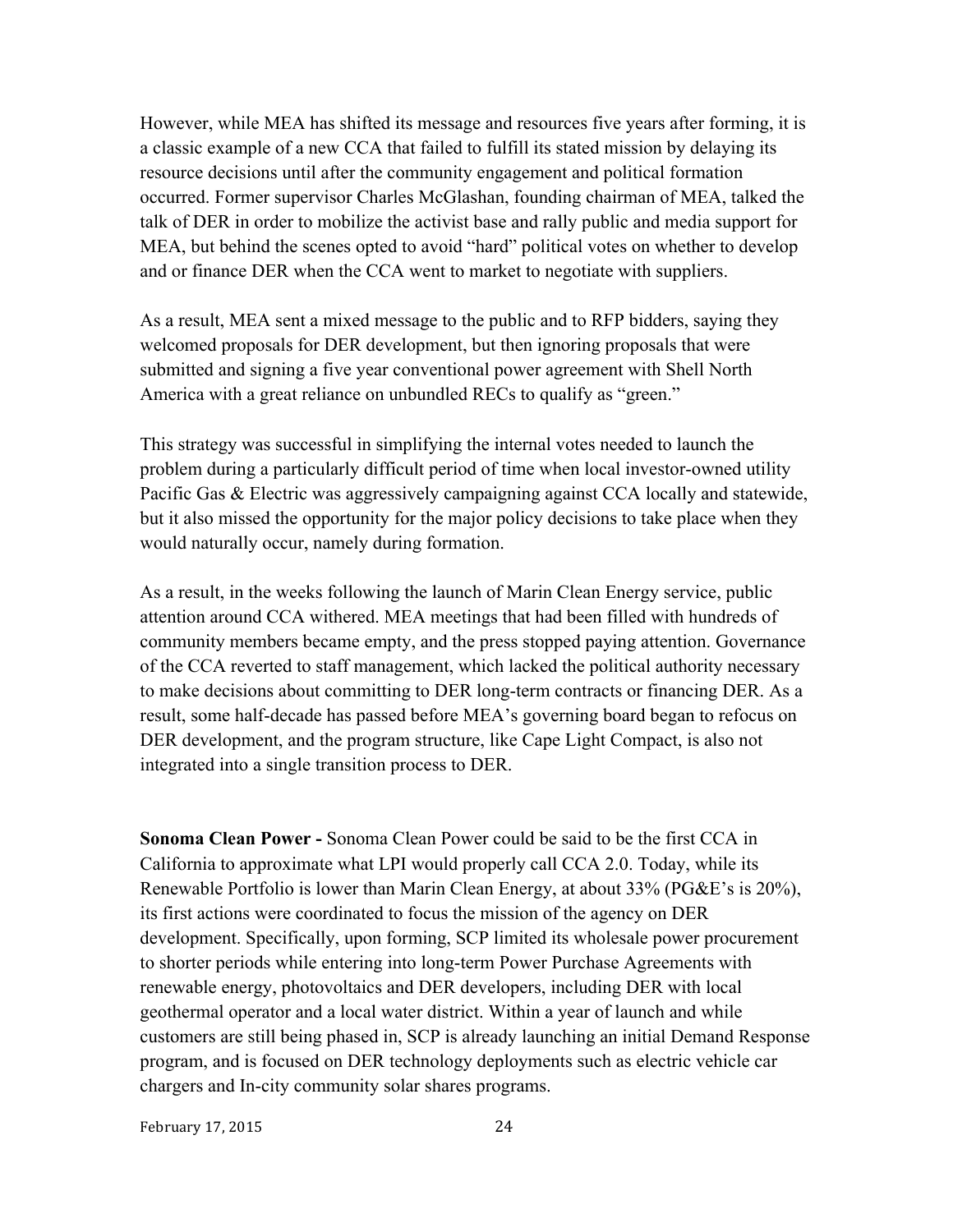They key difference between Sonoma and Marin was the Sonoma's local agencies studied detailed end use meter data during a long program design period that provided sufficient context and definition so that elected officials could confirm their support for a localization-oriented program during the formation period. Unlike Marin, there was no unpeeling of rhetoric from reality, and staff now in charge of the agency are empowered to fulfill the governing board's decision. That is why LPI would direct the Commission to study Sonoma's formation as an example of how to implement CCA 2.0.

#### **III. SOLICITATION OF COMMENTS**

*Question: Should non-residential customers who are not served by ESCOs be included in CCA programs on an opt-out basis? If not, should they be included on an opt-in basis? Should any inclusion of small non-residential customers be based on the UBP definition of that phrase, or should municipalities be able to include a differently-defined group of non-residential customers in CCA?* 

**Answer:** Yes, commercial customers should be included, but they should not be included on an opt-in basis, but an opt-out basis, just as residential customers are served. The legal principle in California, which has the most comprehensive and well designed legislation, is "Universal Access". All customers within the boundaries of the CCA municipality are offered service on an opt-out basis to prevent red lining and ensure the scope and success of the CCA by including large C&I customers who enhance the economics of the CCA. Those customers, either C&I, small commercial or residential may then opt-out of the service if they so choose. Marin and Sonoma Counties has been successful offering service to both large and small businesses.

*2. Question: Should customers already served by an ESCO be included in CCA programs? If so, how can they best be offered that opportunity? Some customers may be month-to-month under contracts with no termination fee or their contracts may be about to expire, and find the CCA contract offered attractive. Others may be willing to pay the early termination fee to obtain CCA benefits. What are the benefits and costs of allowing program participation of customers served by ESCOs?* 

**Answer:** Yes, customers served by ESCOs should be offered the new, often advantageous (lower cost, more stable) choice of CCA service, and it should best be offered through the same opt-out mechanism used for other CCA customers when ESCO contracts expire. ESCO customers actively manage their energy choices, and opt-out of commercial customers is the standard for CCA, such as in California where opt-out commercial service has been an important opportunity for early stage CCAs using a phase-in strategy to minimize implementation costs. C&I customers can be added when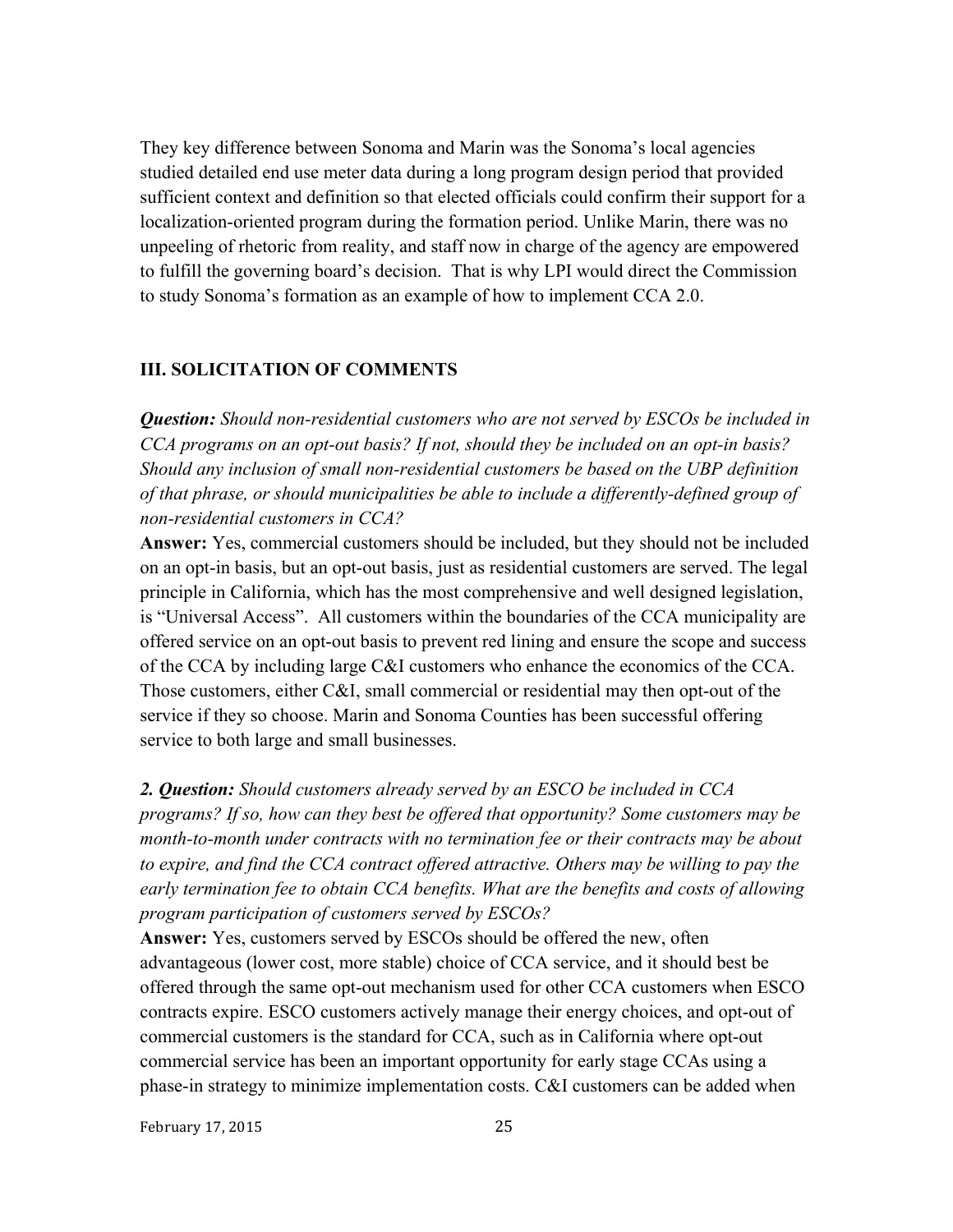their current ESCO contracts expire or if possible or desirable cancel their ESCO service per the terms of their contracts and join. The same is broadly true of smaller customers served by ESCOs. In all cases, customers who do not want CCA service can opt-out and have many opportunities to do so.

**3.** *Question: Should customers who participate in a low-income energy assistance program administered by a utility or receive Home Energy Assistance Program (HEAP) benefits be included in CCA* on an opt-out basis? If not, should they be included on an opt-in basis?

**Answer:** California Alternative Rates for Energy (CARE), customers receiving subsidized rates for energy based upon their income, are protected in the same when enrolled in a CCA. The CCA should be required to serve all HEAP customers who do not opt-out. As with "Universal Access" this require prevents CCAs from cherry-picking only those customers who are profitable to serve (though customers may be enrolled in defined Phases).

**4.** *Question: What provisions, if any, should be made to allow customers who move into the region served by a CCA after it has commenced, to participate in the CCA? Similarly, what provisions should be made to allow customers who are served by an ESCO at the time the CCA has commenced, to participate in the CCA at a later time, or to allow customers who initially opted out to later opt in?*

**Answer:** Customers who move into an area may be offered service. The question of stranded costs, cost incurred by the Utility on behalf of a customer who then leaves bundled  $(T&D + \text{Generation})$  service has been resolved in California by the assessment of a charge per CCA customer that gradually reaches zero. This charge has not prevented CCAs for offering competitive service to customers.

**5.** *Question: Should the program include a requirement that the primary price contained in a CCA contract begin below a certain benchmark? What are the benefits and costs of such a requirement? If so, what benchmark is appropriate? For example, New Jersey sets a benchmark based on the distribution utility supply rate.*

**Answer:** No, the Commission should not regulate a CCA's "primary price" through benchmarking, which we take to mean the average rate for generic CCA service, because this would impose onerous and prohibitive financial burdens on CCAs and/or their suppliers that do not apply to investor-owned utility default service, whose rates vary frequently, nor ESCOs serving Direct Access customers. In addition to being contrary to standard CCA policy in other states, regulating or setting benchmark rates for CCAs increases risks and therefore discourages CCA formation and artificially imposes creating premiums on the cost of CCA service. Setting benchmark rates also discourages DER development by CCAs, as DER development requires longer-term contractual and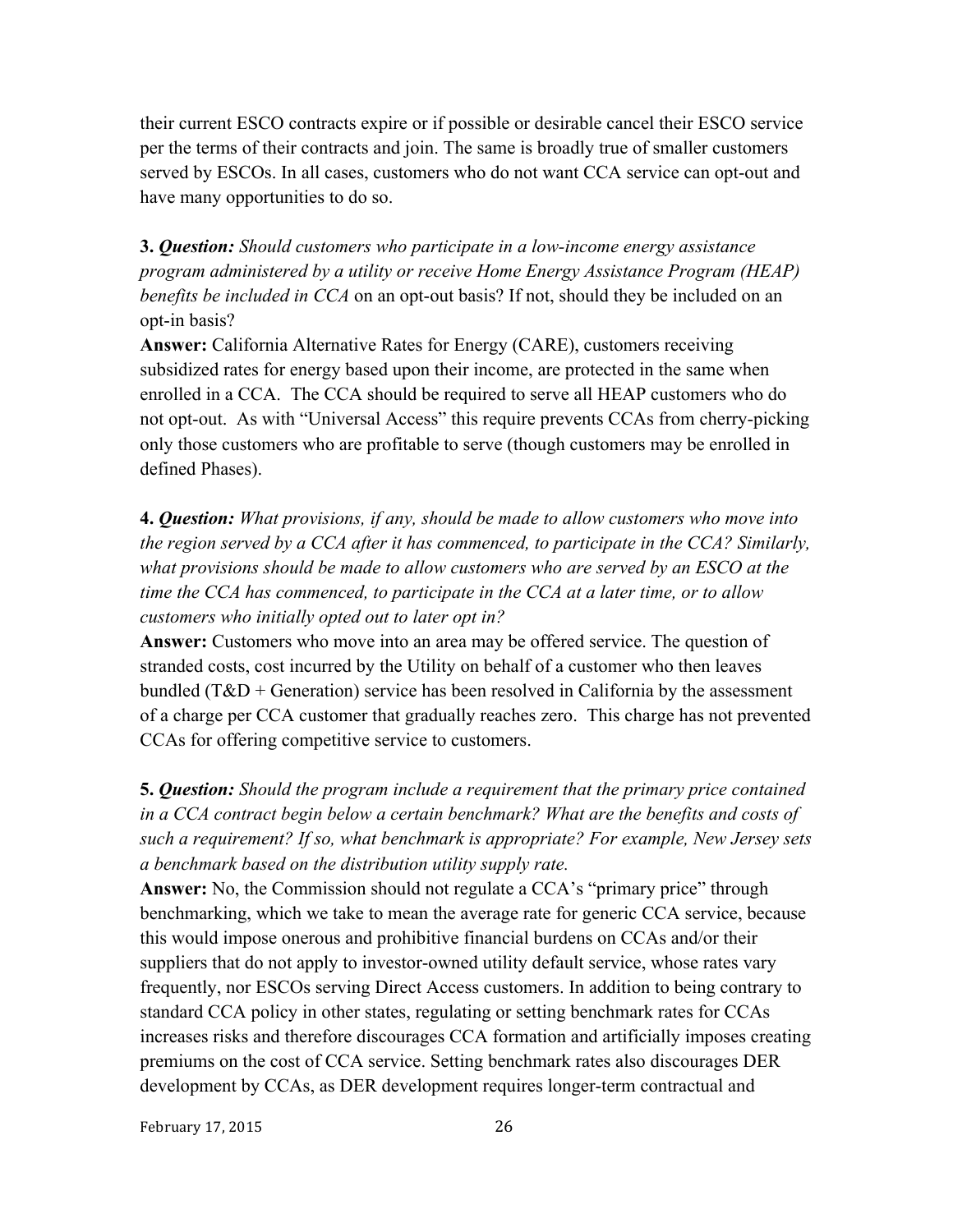financial commitments to which price caps are financially threatening. Contextually, the Commission should not forget that CCA is a form of customer choice through demand aggregation at the community level, not an ESCO or new market participant. CCAs are accountable to their citizens and on average save their customers 10-15% in their rates. CCAs are accountable, elected nonprofit organizations consisting of locally elected officials subject to public meeting laws. Furthermore, CCA members are subdivisions of the state public meeting laws, and should not be regulated by the Commission, which is also a subdivision of the state.

## **6.** *Question: Should the Commission require that CCA contracts contain a fixed price for at least a certain minimum period?*

**Answer:** The Commission should exercise restraint in limiting the ratesetting power of CCAs, which is a bulwark of its ability to both navigate through an (over-) volatile wholesale power price environment, and also critical for its ability to develop DER and sell DER systems and power through retail rates. At most, the Commission could consider imposing a "meet or beat" rate benchmark on the initial rates at the time of enrollment and opt-out. However, this benchmark should not extend beyond that period. Also, benchmarks should apply only to "generic" service, and not to the rates paid by "opt-up" customers who volunteer to pay higher rates for bill credits through financed efficiency, Community Solar Shares or other products. In all cases, benchmarks should not extend beyond one or two months of the aggregation during the opt-out period.

### 7. *Question: Is twenty days an adequate period within which a customer can opt out to avoid automatic enrollment in CCA?*

**Answer:** Based on experience, LPI believes that utility billing cycles are appropriate for opt-out notifications, meaning customers would ideally receive a first opt-out notification 30 days prior to enrollment (one month), and a second op-out notification 3 days following enrollment. Thus the entire opt-out window would consist of 60 days. LPI believes that it is appropriate for consumer protection and very importantly minimizes startup costs for CCAs to insert opt-out notifications into utility bill envelopes, as is the practice in most states, rather than having to pay for a separate mailing to each customer. Please observe that in order for CCAs to provide opt-out mailings of either form to customers, the CCAs must have the confidential names, addresses and phone numbers of each customer in participating municipal jurisdictions well in advance of the opt-out period. Should the Commission decide that the initial opt-out notification should be mailed by CCAs in a municipally-market envelope separate from the existing utility bill, then LPI belives that the second opt-out notification should indeed be inserted into the monthly utility bill, reflective of the fact that the customer is now receiving service and being billed for the new service (presumably) on the utility bill, as is the practice of most CCAs and enables an apple to apple comparison for customers that is necessary for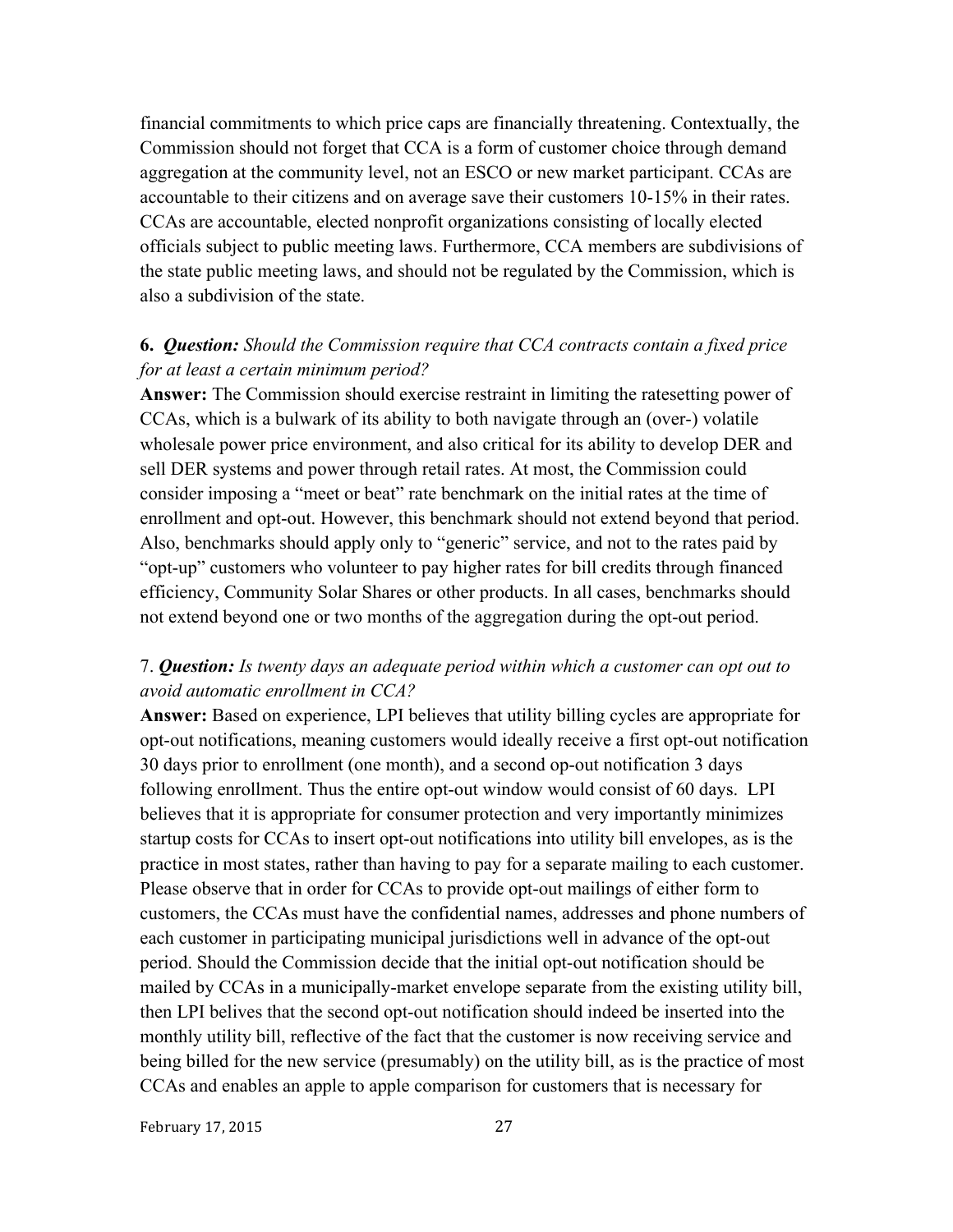consumer protection and transparent competition, while lowering administrative costs for CCA<sub>s</sub>.

*8. Question: Should the Commission permit the presence in CCA contracts of cancellation fees for customers who do not opt out during the opt-out period and later wish to leave the CCA program?...beyond the generally applicable rules, including the General Business Law? For example, customers might be permitted to leave CCA programs without charge for a certain period of time after the program starts or during a certain period each year. What are the benefits and costs of requirements of this nature?* **Answer:** Yes, the Commission should allow CCAs to implement cancellation fees, though LPI sees no need to authorize fees beyond New York State's existing General Business Law. However, the Commission should be strongly cautioned against creating requirements that CCAs permit customers to create annual (or indeed any) opt-out periods, as this policy has only been used in markets that are strictly focused on shortterm wholesale power discounts, and is particularly inimical to DER development in CCAs, which depends upon multi-year PPAs and financing agreements; such DER development agreements are directly subverted and prevented by any requirement for an opt-out period beyond the initial enrollment and start of service. For example, California, whose CCA law is most DER-focused among the CCA laws in effect in the United States today, places no restrictions whatever on cancellation fees and no opt-out periods aside from that required around the time of customer enrollment.

9. *Question: Should municipalities be required to allocate a portion of the CCA customer payment to a clean energy or public benefit fund? For what purposes should municipalities be permitted to use these funds? Examples from other states or proposed programs include municipal-owned renewable generation, as well as energy efficiency projects.*

**Answer:** The Commission could require CCAs to set aside revenues for investment in DER as a condition of operation, but should not seek to regulate CCA use of the funds in a manner that could harm the potential of the basic mechanism to develop DER. One logical restriction would be to limit use of funds to new in-state or in-CCA DER. Otherwise, LPI believes that a CCA's authority to allocate a portion of CCA customer payment to paying back clean energy project financing is inherently part of existing authorities; first, the authority to enter into power purchase agreements with ESCOs that would be created by Commission orders regarding opt-out enrollment and confidential customer utility data access; second, the authority to issue revenue bonds or other financing to pay for development of DER, which would be authorized by municipalities and inter-municipal agencies pursuant to state and local laws. Special laws may apply, but the Commission should seek to augment and not limit in any way the manner in which CCAs control CCA program revenues to support a shift in payments from wholesale power supply to local DER development PPAs and financing.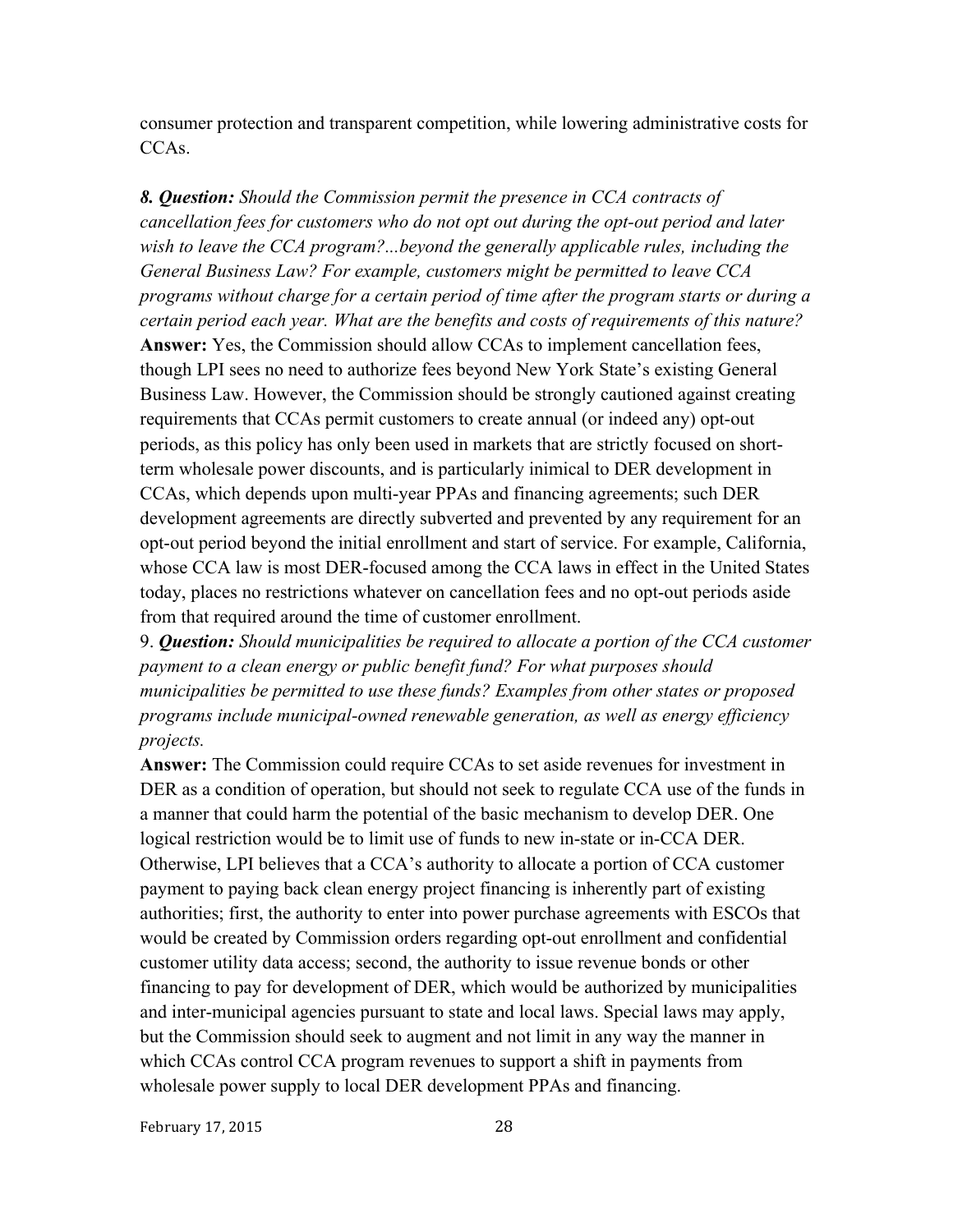10*. Question: Is ten days an adequate period in which a distribution utility must transfer initial, aggregated customer data to municipalities after a request has been submitted by a municipality that has adopted a program? Is five days an adequate period in which a distribution utility should transfer customer data to municipalities to support the mailing of opt-out notices after a request has been submitted by a municipality that has entered into a CCA contract? What data should each transfer include?*

**Answer:** Before answering the time period, LPI wishes to re-state that the white paper appears to have mistakenly internalized a data collection protocol from a state whose CCA programs are solely focused on ESCO procurement – so called CCA 1.0. This is critical because more data under a different protocol is needed for CCAs that implement DER. Specifically, CCAs with DER focused on their programs need to investigate and evaluate DER options during their community engagement period in order to make relevant DER policy and program design decisions – prior to negotiation with ESCOs and DER developers (CCA RFP), prior to completion of their implementation plans. This data would include, at a minimum, a five-year data history of every end-user meter and every interval meter and system meter within the jurisdiction of the CCA. CCA precedents in many states support the position that the only confidential data that could be withheld from CCAs during the planning process are the personal names, mailing addresses and phone numbers of each customer. This data could be withheld provided that geocoded latitudes and longitudes of the address for each meter number be provided in lieu of addresses for DER analysis purposes until Commission certification of a CCA's implementation is completed, but should not be held beyond this time. All other data should be provided upon application by an executive officer of a CCA jurisdiction attesting that the jurisdictions for which data is requested are investigating CCA and require the data for this purpose – well in advance of negotiating with suppliers or completing an implementation plan for Commission certification. LPI provided a comprehensive list of data fields required for CCA DER planning in the above referenced 2014 New York State CCA legislation by Assemblymember Cahill; rather than repeating the list in this document, we refer the Commission to this legislation as a reference point.<sup>30</sup>

<sup>&</sup>lt;sup>30</sup> See A08883/S07087 (filed February 27, 2014), Section 3, subsection 2 (a-z plus aa), sponsored by Assemblymember Kevin Cahill and co-sponsored by Senator Sweeney as S07087 in the Senate. Other bill co-sponsors are Barrett, Skartados, Crespo, Moya, and Lupardo. Please note that this legislation, like California's law, would make this detailed data This legislation would enshrine the "CCA 2.0" approach to CCA policy rules and procedures outlined in these comments, including detailed provisions on CCA access to utility data.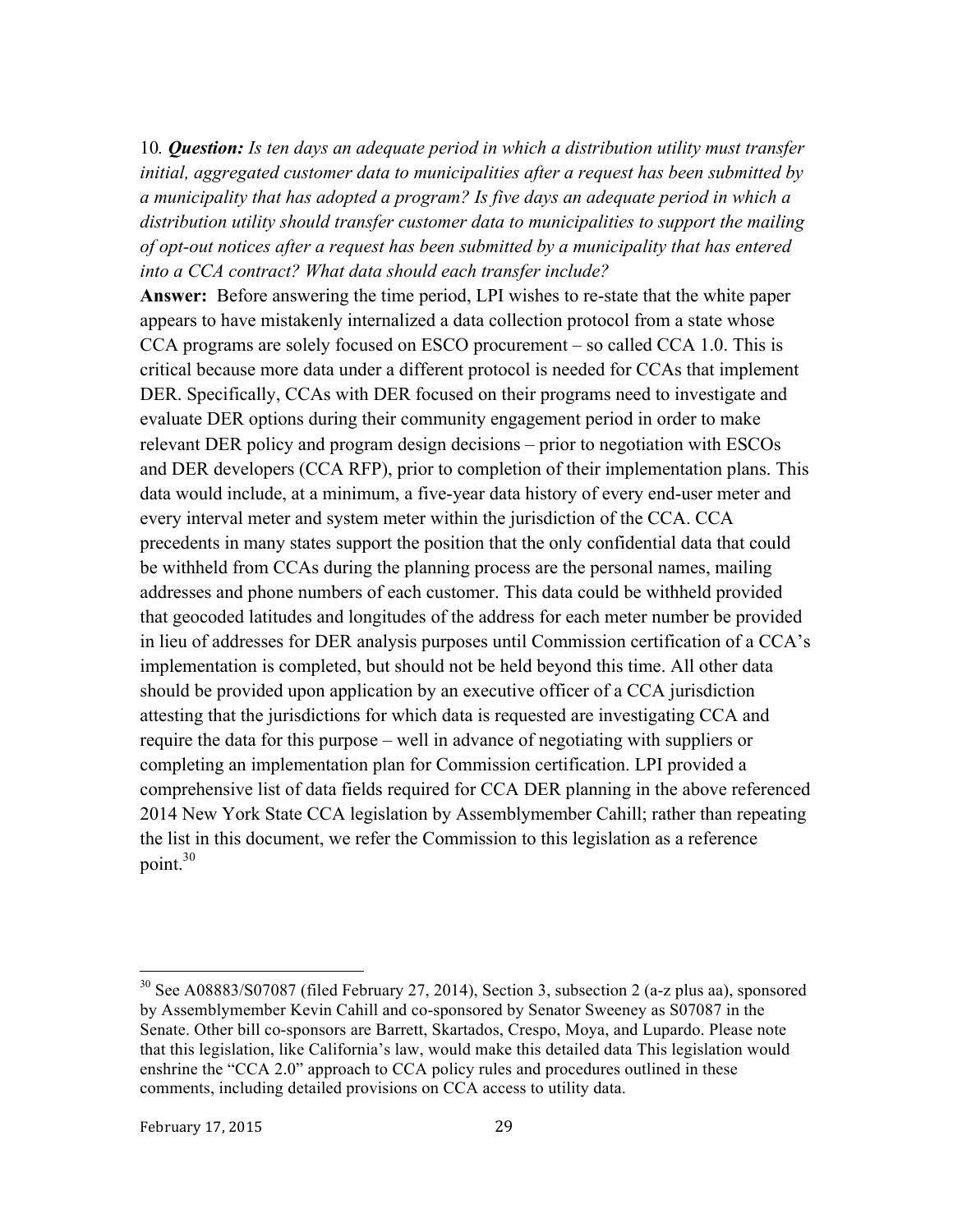## 11. *Question: Should municipalities receiving personally identifiable information be required to abide by the same policies for protecting and use of that information that are currently applicable to utilities and ESCOs?*

**Answer:** Municipalities are not market participants or commercial entities like ESCOs and investor-owned utilities that routinely sell data and use data for purposes of achieving competitive advantages. CCAs are by definition not municipal utilities but customer aggregation programs: organizations of customers aggregating load to negotiate better terms for service using a local government process. Unlike market participants, municipalities are routinely entrusted with management of confidential data, and may be entrusted with end-use meter data. LPI recommends following California's procedure for data collection, which involves a requirement that CCAs officials collecting the data sign nondisclosure agreements and require any staff or consultants reviewing the data to first sign nondisclosure agreements, and delay release of any data to a chosen ESCO until after a customer has been enrolled into the program – or to DER developers until after a customer has signed up for a site visit.

# 12. *Question: Should municipalities considering CCA be required to conduct public forums or other public engagement at certain points during the process of establishing a CCA program?*

**Answer:** CCAs should be required to form or join a CCA by ordinance, which will *de facto* require public hearings. CCA should also be required to adopt an implementation plan by ordinance, which will *de facto* require public hearings. LPI has also suggested that a majority voter approval requirement may be appropriate if only to create a comfort zone to offering opt-out CCA service to all customers, not just residential and small commercial customers but also large commercial customers being served by ESCOs. In LPI's view, this alone makes the idea of a majority voter approval referendum requirement potentially advisable – otherwise not.

13. *Question: Should municipalities be required or requested to provide to Staff for approval or review copies of communications that would be distributed to customers regarding the CCA program and the contract selected, in addition to Staff's continued review of ESCO communications to customers?*

**Answer:** Commission staff should provide *review only* of communications to confirm accuracy, not approval – based on the same reasoning that the Commission should not regulate CCAs, as they are subdivisions of the State of New York, not market participants like ESCOs. This is a similar principle to Implementation Plan review by the Commission, which in other states is not an approval but a certification that the CCA program conforms to ratepayer protection standards.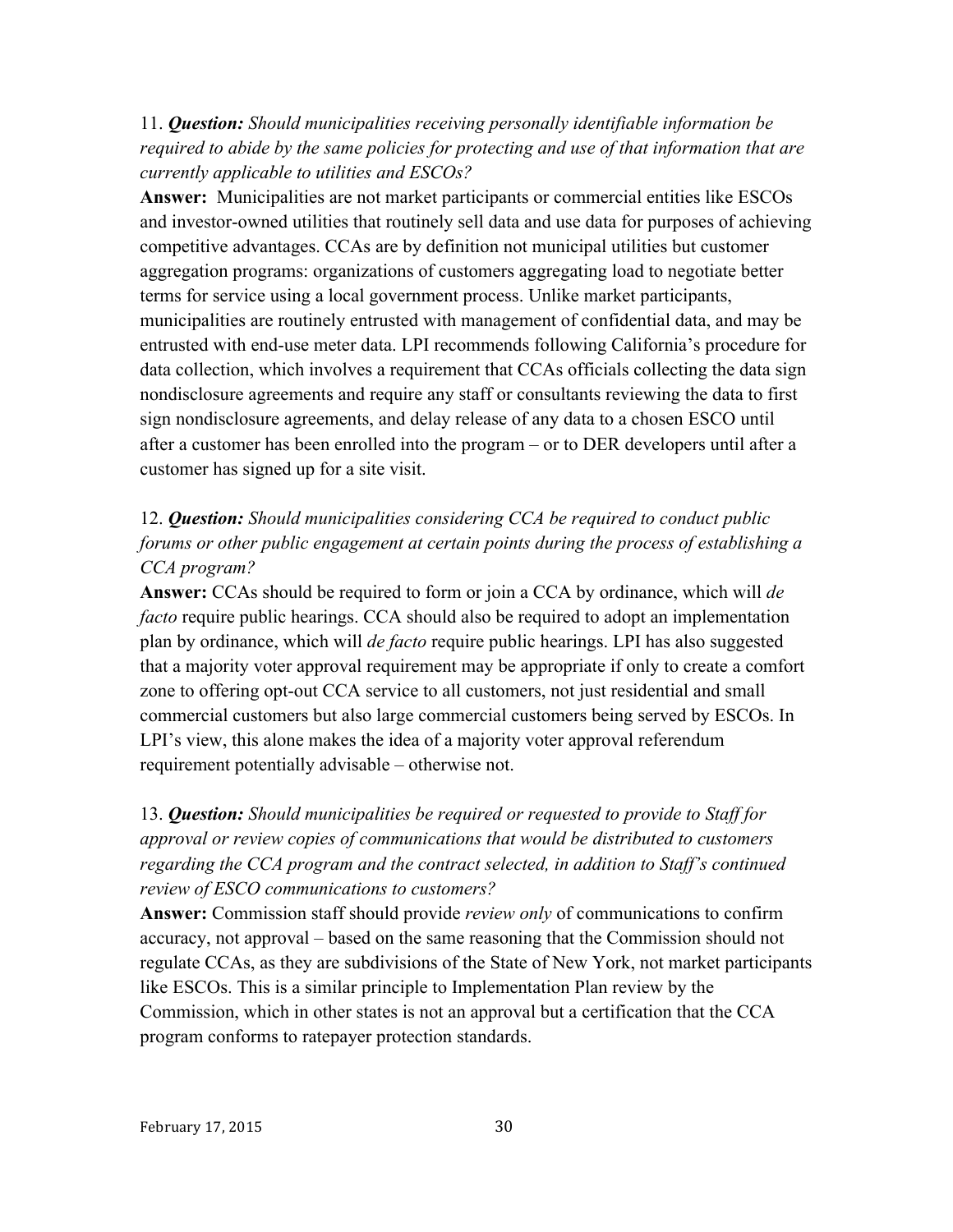14. *Question: Are any revisions to the Uniform Business Practices other than those described above necessary or helpful for CCA?* **Answer:** Not that LPI is aware at this time.

# 15. *Question: Should any specific modifications be made to the structure of CCA, as described above, that are not covered by the above questions?*

**Answer:** The main change suggested in LPI's comments is a change in the idea of how "choice" is exercised under CCA – namely that the choice is a public community engagement process that occurs during a period of *investigation* of utility data combined with local municipal data, followed by a *pursuit* of CCA in the form of a negotiation with ESCOs and DER providers based upon the business model established in the investigation phase; and finally, an implementation of CCA consisting of the submission of an implementation plan to the Commission for certification, after which the CCA finalizes its contracts with suppliers and initiates the opt-out notification process under a schedule for load departure that is coordinated with the Commission. The second major change in structure needed is for the Commission to not merely recycle policies and procedures from neighboring states that are pursuing ESCO supply only CCA (CCA 1.0) and do not adequately support DER planning and development, and focus rules and policies in a manner that is adapted to DER development based on California's Phase I and II decisions referenced in this document.

16. *Question: Are there any reasons CCA programs should not be adopted, including issues with opt-out aggregation generally, not covered by the above questions?* **Answer:** No.

17. *Question: Are there any reasons supporting implementation of CCA, including descriptions of positive experiences in other states, not covered by the above question?* **Answer:** CCA is a platform not merely for DER "support" but for directly financing DER buildouts. CCA creates the unique opportunity of putting municipalities, which are in charge of local zoning, permitting and infrastructure planning, in charge of energy procurement planning and DER development. Municipal financing authorities and authority to enter into Power Purchase Agreements with DER developers, management of local labor and local contractors, all fall under local economic development practices that can now be brought to support and coordinate DER development. Categorically, New York State needs CCA and specifically opt-out including all customer classes, in order to extend the benefits of a competitive market to the vast majority of customers who fall under the category of "small customers, " and no less to make REV a success in terms of deeper DER penetration on a meaningful timeline. CCA 2.0 is the ultimate delivery system for REV goals.